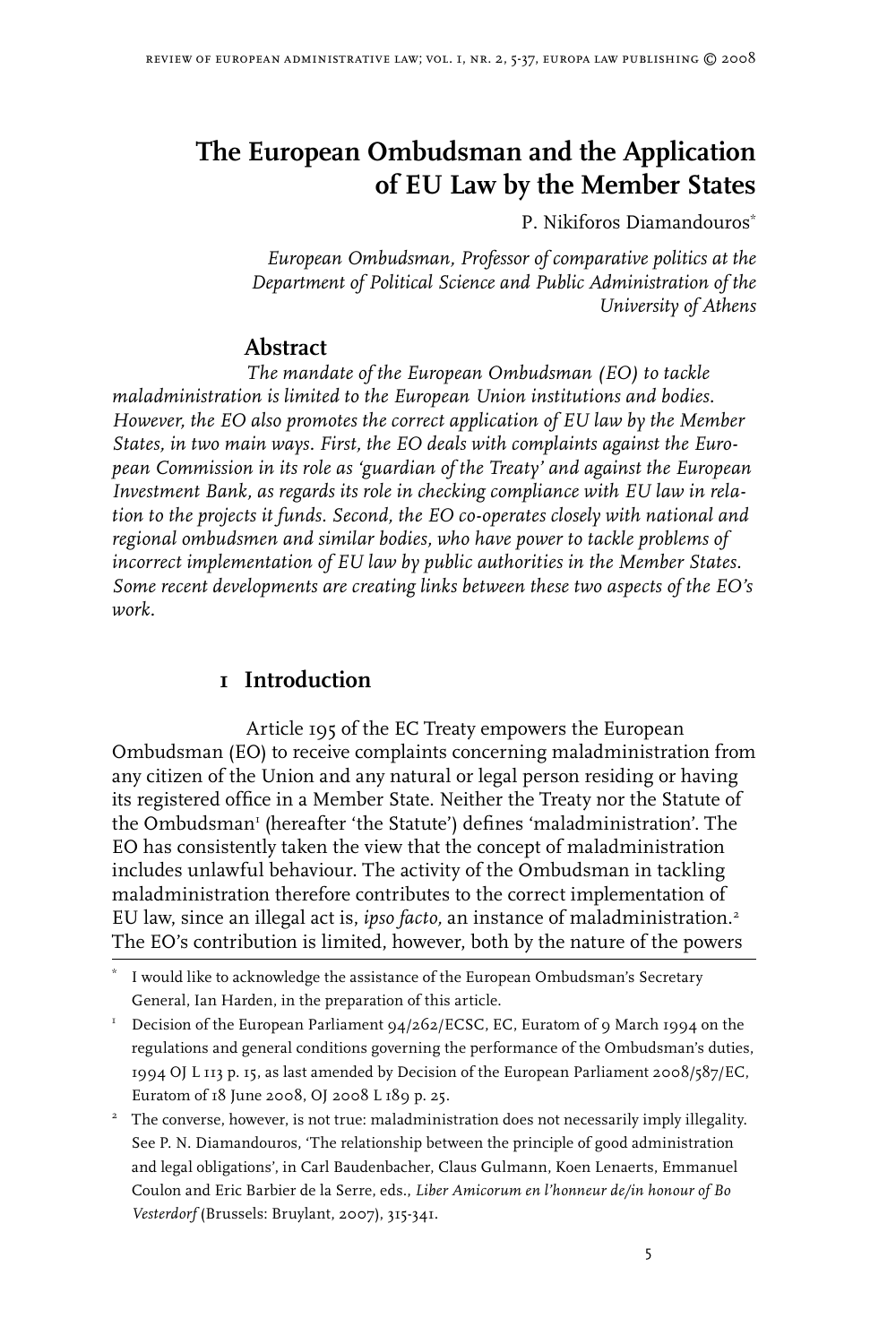attached to the office and by the scope of the EO's mandate *ratione personae*. The fact that illegality is a form of maladministration does not imply that the EO is competent to inquire into every possible case of illegality.

The most important limitations on the powers of the EO, are that, unlike a court, he<sup>3</sup> cannot annul unlawful acts, nor are his views as to the correct interpretation and application of the law legally binding. In addition, the EO has consistently taken the view that the political work of the European Parliament does not raise issues of potential maladministration and is therefore outside the mandate. For these reasons, the EO does not, for example, deal with complaints against EU legislation.

On the other hand, the non-judicial remedy of complaint to the EO meets specific criteria and does not necessarily have the same objective as judicial proceedings. Natural and legal persons may therefore complain to the EO in many cases where they could not bring the matter to court. For example, there is no requirement to demonstrate a specific interest in the case: even *actio popularis* complaints are possible. Nor is the possibility to complain limited to acts that have legal effects. Furthermore, the work of the EO may serve not only to resolve differences between complainants and the institutions, but also to identify and eliminate instances of maladministration on behalf of the public interest.<sup>6</sup> Especially useful in this regard is the power to open own-initiative inquiries, which allows the EO to adopt a broader systemic perspective on the problems that may underlie specific complaints.

As regards the EO's mandate *ratione personae*, Article 195 of the EC Treaty limits it to the Community institutions or bodies, with the exception of the Court of Justice and the Court of First Instance acting in their judicial role. Moreover, according to the last sentence of Article 2 (1) of the Statute, '[n]o action by any other authority or person may be the subject of a complaint to the Ombudsman.' Naturally, the EO fully respects the limits on the mandate. However, citizens and residents of the Union have, in practice, complained to the EO in two ways that have led the EO also to acquire a role in promoting, indirectly, the correct application of EU law by the Member States.

First, citizens have complained against the European Commission and the European Investment Bank (EIB), both of which have responsibilities as regards the correct application of EU law at Member State level. In handling such complaints, the EO 'supervises the supervisor' (to use a phrase that is well-known in the ombudsman world). The next section of this article (section 2) explains the development of the EO's case law on supervising the

 <sup>&#</sup>x27;Ombudsman' can refer to either a man or a woman. Since the present European Ombudsman is male, the masculine pronoun is used here.

Case T-2009/00 *Lamberts* v. *European Ombudsman* [2002] ECR II-2203, paragraph 65.

On this point, see the opinion of Advocate General Trstenjak in Case C 331/05 P *Internationaler Hilfsfonds* v. *Commission* [2007] ECR I-5475, paragraph 59.

Case C-331/05 P *Internationaler Hilfsfonds* v. *Commission* [2007] ECR I-5475, paragraph 26.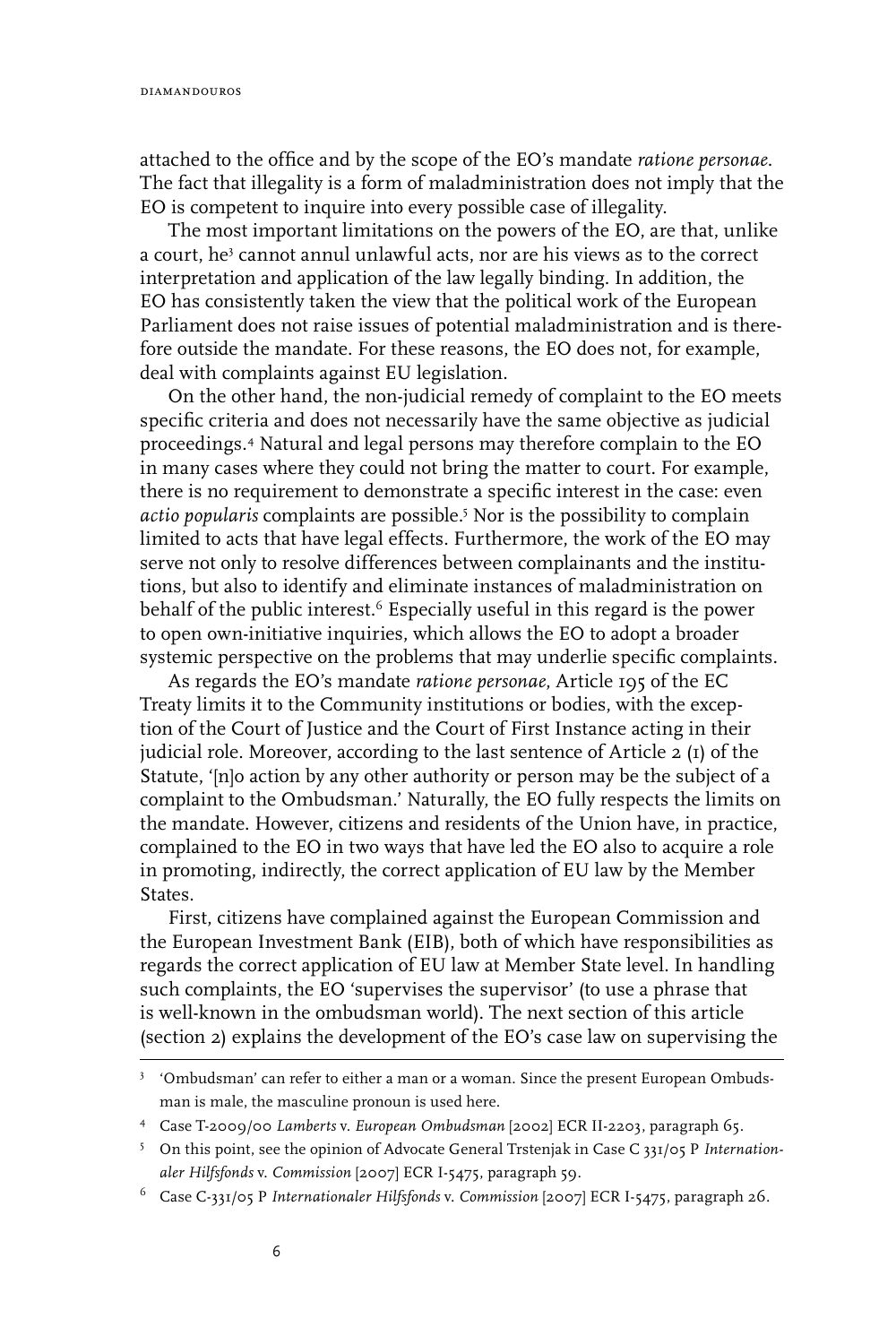supervisor and its impact on the way that the Commission and EIB carry out their supervisory tasks.

Second, although the EO has no mandate to deal with complaints against authorities in the Member States, it is understandable that many citizens whose rights under EU law are not respected by such authorities think that the EO should be able to help them. From the very beginning of the EO's operations in 1995, a high proportion of the complaints received have been against Member States. To try to help such complainants, the EO co-operates closely with national and regional ombudsmen and similar bodies in the Member States. Section 3 of the article explains the development of what is now known as the *European Network of Ombudsmen* and its impact, actual and potential, on the implementation of EU law by the Member States.

Section 4 of the Article examines recent developments that affect both aspects of the EO's work. Section 5 concludes.

# **2 Supervising the Supervisor**

### 2.1 The European Commission as Guardian of the Treaty

One of the Commission's tasks under Article 211 of the EC Treaty is to ensure that Community law is applied. In this role, it is often called the 'guardian of the Treaty.' Other articles of the Treaty provide the Commission with powers of enforcement against Member States and, in the competition field, also against private actors. Complaints alleging maladministration by the Commission in this role are a significant (and sometimes controversial) part of the EO's workload. Such complaints concern the Commission's role *vis-à-vis* both Member States and private actors. The present article only concerns enforcement against Member States.

Article 226 of the EC Treaty provides the Commission with a general power to deal with infringements of Community law by Member States.<sup>7</sup> It reads as follows:

See generally, Alberto J. Gil Ibáñez, 'A Deeper Insight Into Article 169', Jean Monnet Working Paper 11/98; *idem*, *The Administrative Supervision and Enforcement of EC Law, Powers, Procedures and Limits*, (Hart Publishing, Oxford: 1999); Richard Rawlings, 'Engaged elites, citizen action and institutional attitudes in Commission enforcement' (2000) 6 *European Law Journal* 4-28; I. Harden, 'What future for the centralized enforcement of Community law?', (2002) 55 *Current Legal Problems*, 495-516; Adam Tomkins, 'Of Institutions and Individuals: the Enforcement of EC Law', in P. Craig and R. Rawlings, (eds.) *Law and Administration in Europe, Essays in Honour of Carol Harlow*, (Oxford University Press, Oxford: 2003); Anne Bonnie, 'The Evolving Role of the European Commission in the Enforcement of Community Law: From Negotiating Compliance to Prosecuting Member States?' 1 *Journal of Contemporary European Research* (2005) 39-53; Carol Harlow and Richard Rawlings 'Accountability and Law Enforcement: The Centralised EU Infringement Procedure' (2006) 31 *European Law Review* 447-475. For specialised enforcement regimes see: Article 88 EC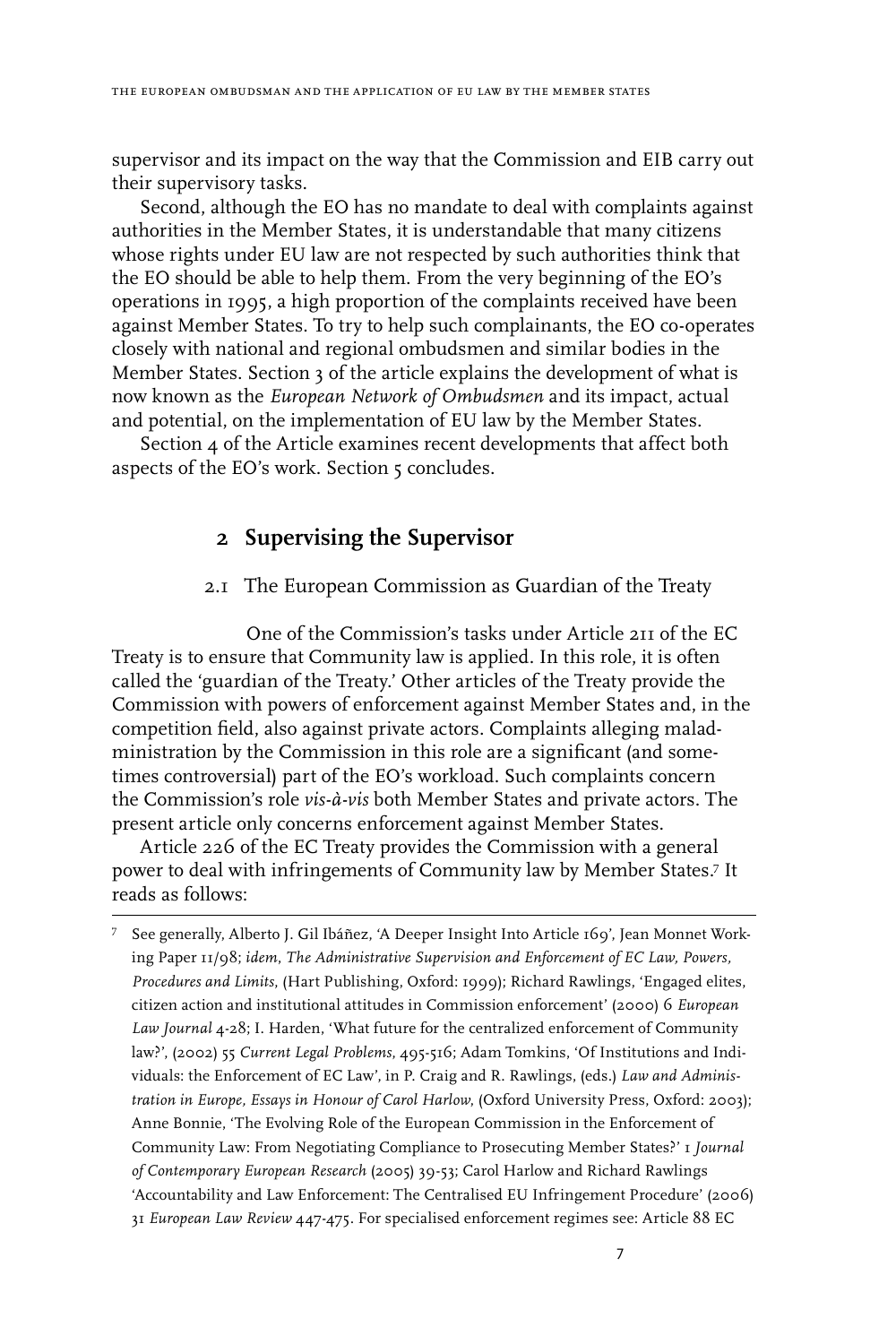'If the Commission considers that a Member State has failed to fulfil an obligation under this Treaty, it shall deliver a reasoned opinion on the matter after giving the State concerned the opportunity to submit its observations.

If the State concerned does not comply with the opinion within the period laid down by the Commission, the latter may bring the matter before the Court of Justice'.<sup>8</sup>

The procedure thus consists of an administrative stage, which is followed by a judicial stage if the Commission decides to bring the matter before the Court. The first formal step in the administrative stage is the sending of a 'letter of formal notice' (in French, 'lettre de mise en demeure'), specifying what the Member State is alleged to have done wrong and inviting its observations. Unless the case is closed at that stage, the next step is the reasoned opinion, which contains the Commission's analysis of the infringement and sets a time limit for compliance. If a reasoned opinion is sent and the Member State does not come into compliance before the expiry of the time limit, the Commission may initiate the judicial stage by referring the matter to the Court of Justice.

The text of Article 226 remains the same as in the original Treaty of Rome. However, the entry into force of the Maastricht Treaty provided the Commission with an additional instrument. If a Member State fails to comply with a judgement of the Court of Justice under Article 226, the Commission may bring the matter back to the Court under Article 228 of the EC Treaty, specifying a financial penalty which it considers appropriate in the circumstances. The procedure laid down in Article 228 is similar to that of Article 226. The Commission issues a reasoned opinion containing a deadline, after giving the Member State the opportunity to submit observations. If the Member State fails to take the necessary measures, the Commission may bring the case before the Court.

The Commission's annual reports on the monitoring of the application of Community law have often emphasised the importance of its role as guardian of the Treaty. The 2006 report, for example, stated that:

'The undertaking of monitoring the application of Community law is vital in terms of the rule of law generally, but it also helps to make the principle of a Community based on the rule of law a tangible reality for Europe's citizens and economic operators'.

(state aids); Article 104 EC (excessive government deficits); Article 237 EC (enforcement by the European Investment Bank and European Central Bank) and Articles 95 and 298 EC (improper use of Member States' powers to take exceptional measures).

 $8$  Article 141 of the Euratom Treaty is identical.

<sup>&</sup>lt;sup>9</sup> 23rd Annual Report on monitoring the application of Community law (COM(2006) 416 final), p. 3.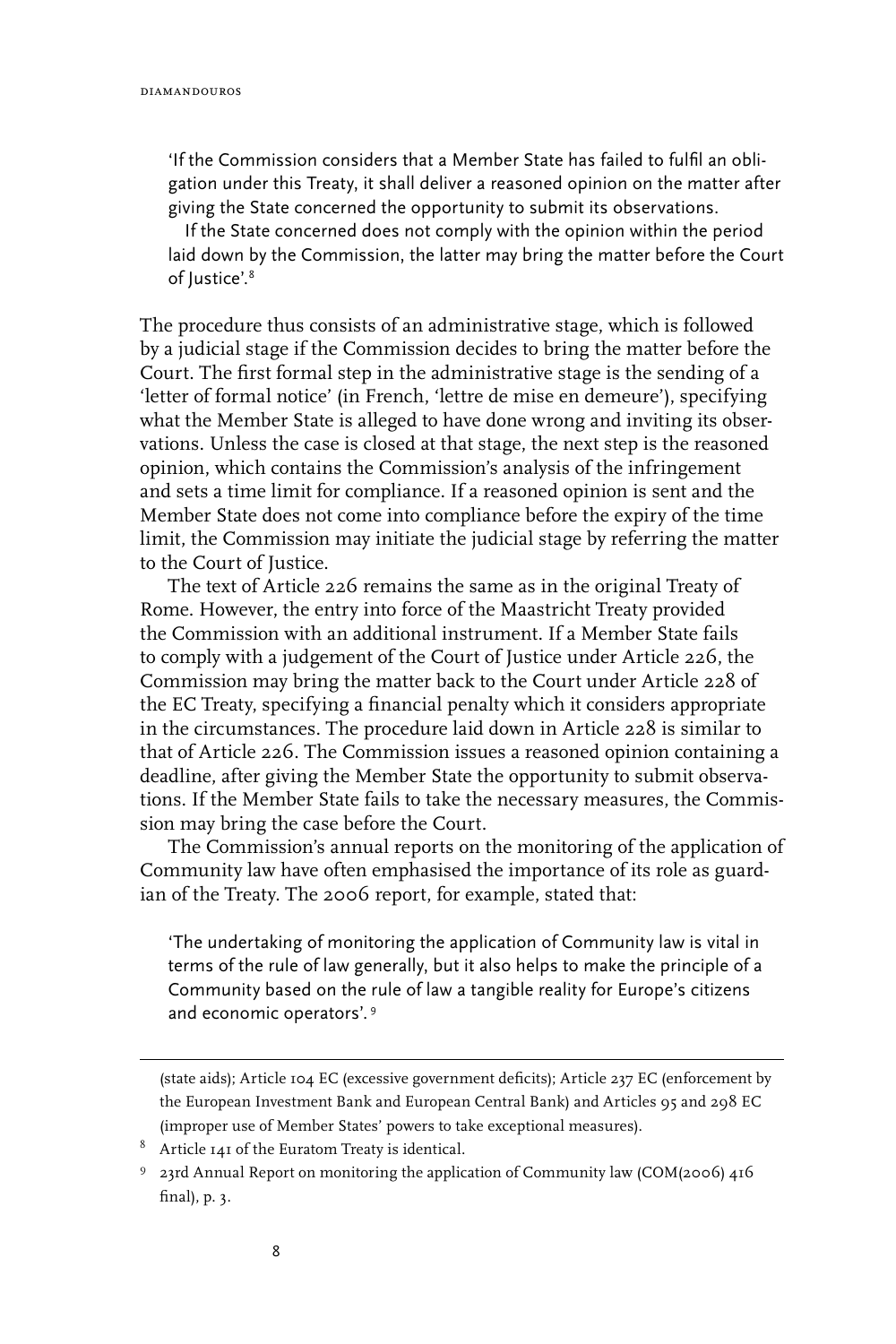In similar vein, the Commission's Communication of 5 September 2007, *A Europe of Results – Applying Community Law* begins by declaring that:

'The European Union is founded in law, pursues many of its policies through legislation and is sustained by respect for the rule of law. Its success in achieving its many goals as set out in the Treaties and in legislation depends on the effective application of Community law in the Member States. Laws do not serve their full purpose unless they are properly applied and enforced. (….) Citizens' expectations of the benefits that the EU brings should be met. That is why ... it is necessary to attach high priority to the application of law...'.<sup>10</sup>

As the quotations above clearly recognise, natural and legal persons have a strong interest in the effective application and enforcement of EU law. That interest partly accounts for the development of a customary practice of petitioning the European Parliament; a practice that was later established as a right of European citizenship in the Maastricht Treaty and, subsequently, in the Charter of Fundamental Rights of the European Union.<sup>11</sup> In substance, many petitions are complaints that a Member State is infringing EU law. The Committee on Petitions of the European Parliament forwards such petitions to the Commission, which deals with them through the Article 226 procedure.

A similar customary practice has developed whereby citizens send complaints directly to the Commission. The Commission encouraged this practice in 1989 by publishing a standard complaint form, which it updated ten years later.12 In 2005, complaints accounted for around 43.5% of total infringements detected by the Commission.<sup>13</sup> Unlike the right to petition, however, the practice of complaint to the Commission has not been formally recognised either in the Treaty, or by Community legislation. Furthermore, whilst the Community courts allow individuals to bring actions against decisions of the Commission rejecting complaints in certain competition matters,14 the case law as regards Article 226 gives the Commission immunity from judicial proceedings<sup>15</sup> and denies Article 226 complainants the

- <sup>13</sup> 23rd Annual Report on monitoring the application of Community law (COM(2006) 416 final), p. 3.
- 14 But not Article 90(3) of the Treaty: see Case C-141/02 P *Commission* v. *T-Mobile Austria GmbH* [2005] ECR I-1283, paragraph 70.
- <sup>15</sup> As regards actions for failure to act and for annulment, see: Case 247/87 Star Fruit v. *Commission* [1989] ECR 291 paragraphs 11-13; Case C-29/92 *Asia Motor France and Others* v.

<sup>&</sup>lt;sup>10</sup> COM(2007) 502.

<sup>11</sup> E. Marias, 'The Right to Petition the European Parliament after Maastricht,' (1994) 19 *European Law Review* 169-183. See Article 194 of the EC Treaty and Article 44 of the Charter.

 $12$  Failure by a Member State to comply with Community law: standard form for complaints to be submitted to the European Commission, 1999 OJ C 119 p. 5. Available online at: http:// ec.europa.eu/community\_law/your\_rights/your\_rights\_forms\_en.htm.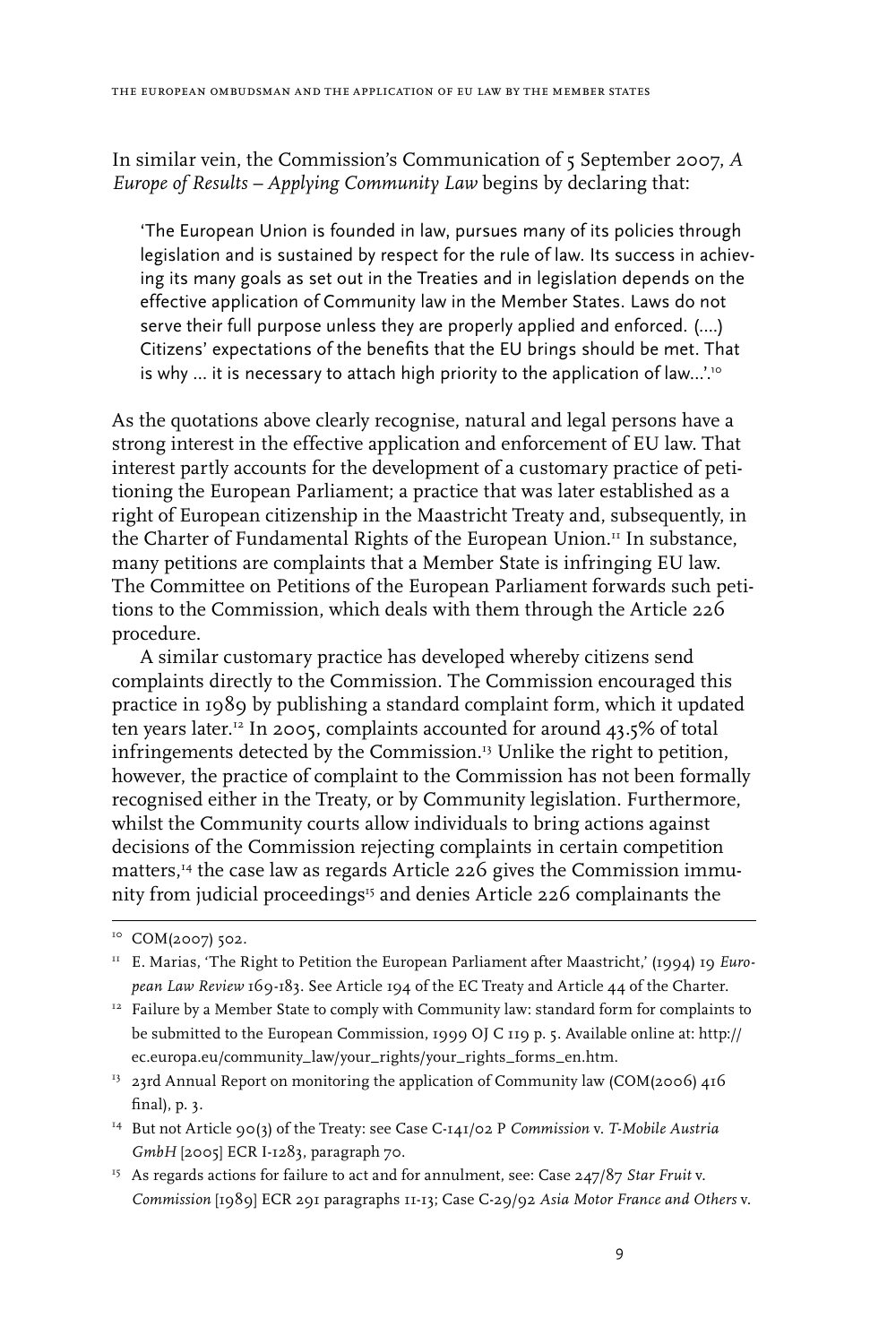procedural rights enjoyed by complainants in competition proceedings.16 The case-law also makes clear that if a Member State does not comply with a reasoned opinion in due time, the Commission has the right, but not the obligation, to refer the matter to the Court. In other words, the power to initiate the judicial stage is discretionary.17

The Commission relies on the above case law to support its view that the Article 226 procedure involves negotiation and compromise between itself and the Member State with a view to reaching a settlement and that secrecy is essential to promote an open and frank dialogue and mutual confidence between the parties.<sup>18</sup> Whilst giving more weight to compliance with the law as the purpose of the Article 226 procedure, the Courts have confirmed that it may be conducted largely in secret.<sup>19</sup>

Against this background, it is not surprising that disappointed Article 226 complainants began to turn to the EO even before the first Ombudsman was elected. As was pointed out above, the fact that he can only persuade, not compel, allows the EO to be more accessible than a court. The Commission's immunity from judicial proceedings brought by Article 226 complainants is not, therefore, an obstacle to investigations by the EO. On the contrary, the work of the EO complements that of the courts, by providing a means through which the Commission can be made answerable for how it chooses to exercise its discretion without limiting that discretion.20

However, the reaction of the Commission to the first inquiries by the EO was to insist on its discretion in such cases and to point out that complainants in (what was then) the Article 169 procedure do not possess any specific

- 17 Case C-87/89 *Sonito* v. *Commission* [1990] ECR-I 1981, paragraphs 6-7.
- 18 See e.g. the Commission's position as explained in Case T-105/95 *WWF UK* v. *Commission* [1997] ECR II-313 and paragraph 45 and Case T-309/97 *Bavarian Lager* v. *Commission* [1999] ECR II-3217 paragraph 40.
- 19 Case T-191/99 *Petrie and Others* v. *Commission* [2001] ECR II-3677, paragraph 68 and Case T-36/04 *API,* v. *Commission*, Judgment of the Court of First Instance of 12 September 2007 (nyr). In paragraph 121 of the *API* judgment, the CFI stated the purpose of the procedure is 'to enable the Member State to comply of its own accord with the requirements of the Treaty or, if appropriate, to justify its position', repeating language used by the Court in Case C-191/95 *Commission* v. *Germany* [1998] ECR I-5449, paragraph 44.
- <sup>20</sup> It should also be noted in this regard that the Ombudsman's findings are not binding on the Court if they are invoked by a party in subsequent judicial proceedings: Case C-167/06 P *Komninou* v. *Commission* [2007] ECR I-141, paragraph 44.

*Commission* [1992] ECR I-3935, paragraph 21; Case C-107/95 P *Bundesverband der Bilanzbuchhalter* v. *Commission* [1997] ECR I-947. As regards actions for damages, see Order of the Court of First Instance of 14 January 2004 in Case T-202/02 *Makedoniko Metro and Mikhaniki AE* v. *Commission* [2004] ECR II-181, paragraph 43.

<sup>16</sup> See the order of the Court of 17 July 1998 in Case C-422/97 P *Sateba* v. *Commission* [1998] ECR I-4913 and Case T-191/99 *Petrie and Others* v. *Commission* [2001] ECR II-3677, paragraph 70.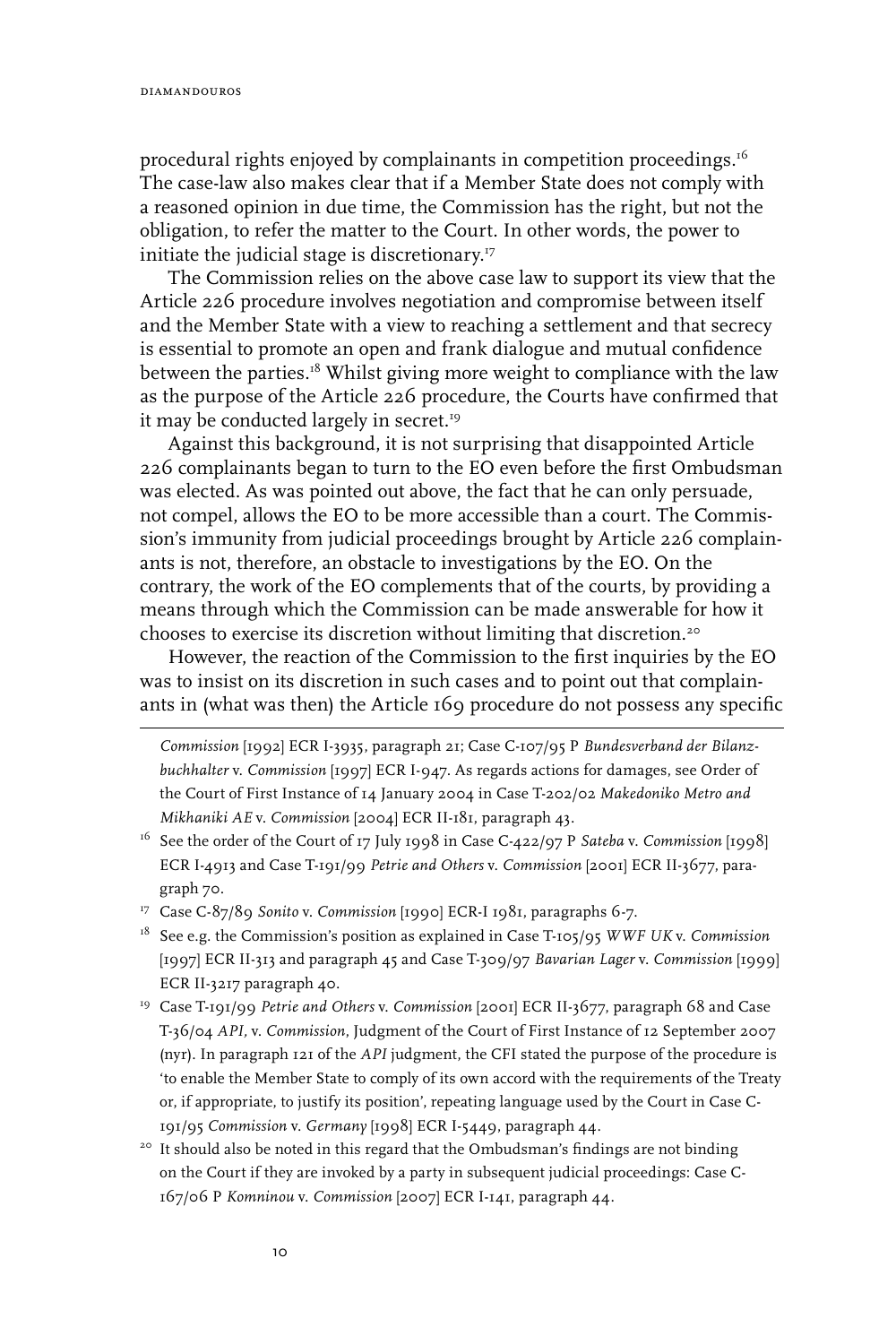procedural rights, in contrast to specific sectors like competition or antidumping.21 The Commission also argued that it had proceeded in accordance with the principles of good administrative behaviour by registering the complaints and keeping the complainants informed of the treatment of the case. Subsequently, the procedural position of complainants became the main focus of the EO's activities in relation to Article 226 complaints, as section 2.2 below will explain. As will be made clear in section 2.3, procedure and substance are often closely intertwined in this field. Furthermore, the EO also engages in explicitly substantive review (see section 2.4).

### 2.2 The Procedural Position of Article 226 Complainants

One of the EO's earliest decisions on a complaint against the guardian of the Treaty criticised undue delay in informing the complainants of the outcome of their case and drew attention to the harmful consequences that had flowed from the Commission's failure to explain its reasons for concluding that there was no infringement. The general issues of avoiding delay and giving reasons were subsequently pursued through an own-initiative inquiry.<sup>22</sup> As regards undue delay, the Commission adopted an internal rule that, within a maximum period of one year from the date on which a complaint is registered, there must be a decision either to close the file, or to send a letter of formal notice. As regards reasoning, the Commission indicated its willingness to inform the complainant of its intention to close the file with the reasons why the Commission finds that there is no infringement of Community law, except where a complaint is manifestly unfounded or where the complainant appears to have lost interest in the complaint. In the decision closing the own-initiative inquiry, the EO understood this to mean that complainants could respond to the Commission's point of view before it commits itself to a final conclusion that there is no infringement.

More generally, the Commission acknowledged that complainants have a place in the infringement procedure and enjoy certain procedural safeguards. In particular, all complaints are registered and acknowledged. The complainant is then informed of the action taken in response to the complaint, including representations made to the national authorities, and of the outcome of the Commission's investigation of the complaint.

In January 2001, the Ombudsman proposed that the Commission should adopt a procedural code for the treatment of complainants, consistent with the right to good administration in Article 41 of the Charter of Fundamental

<sup>21</sup> See the *Newbury Bypass* and *M40* cases: http://www.ombudsman.europa.eu/decision/ en/950206.htm and http://www.ombudsman.europa.eu/decision/en/950132.htm.

 $22$  The criticism was made in the M40 case (see previous note). The own-initiative inquiry had the reference 303/97/PD: http://www.ombudsman.europa.eu/decision/en/970303.htm.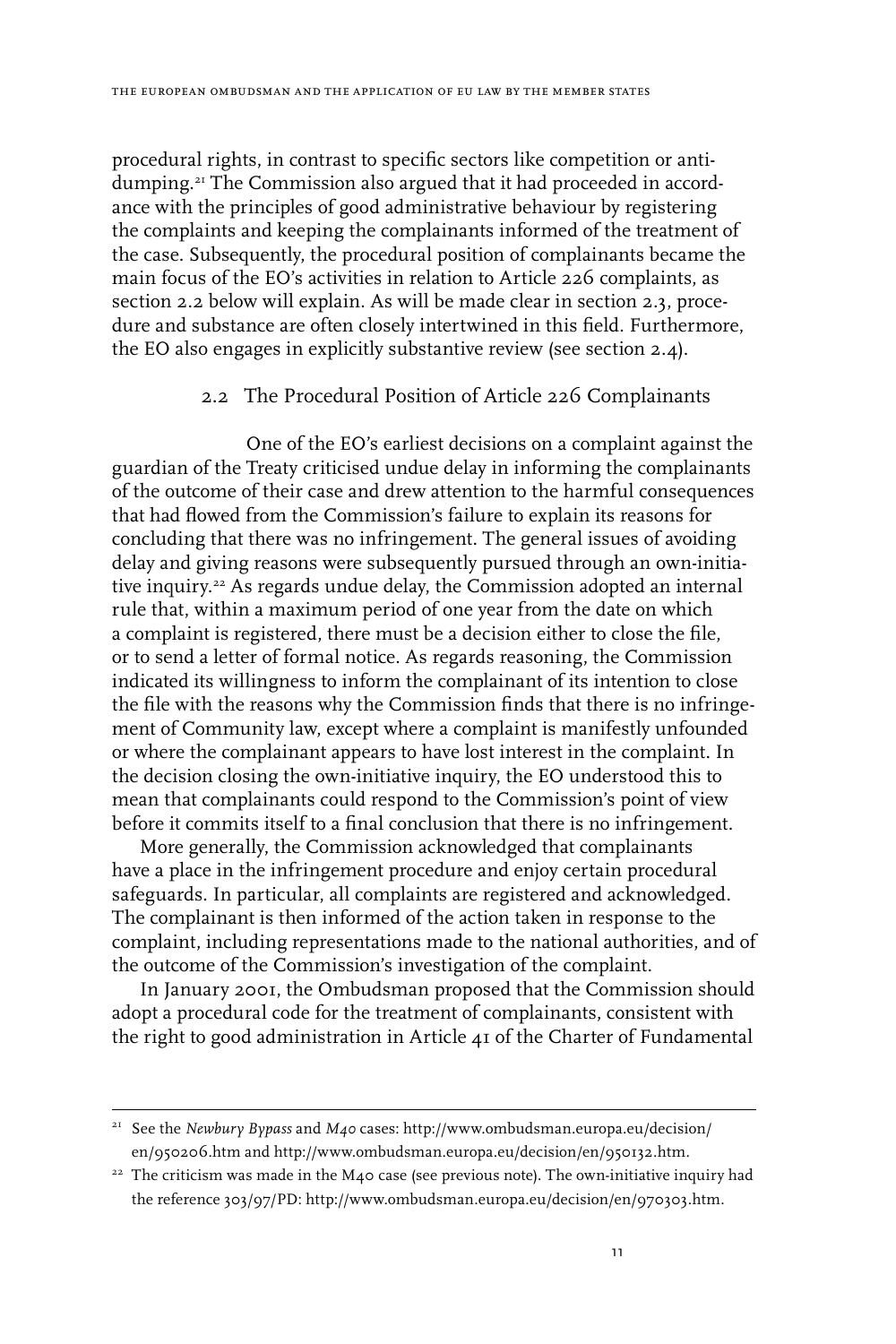Rights.<sup>23</sup> The following year, the Commission responded by publishing its *Communication to the European Parliament and the European Ombudsman on relations with the complainant in respect of infringements of Community law.*<sup>24</sup>

The Communication recognises the customary practice of complaints to the Commission as guardian of the Treaty by announcing, as general principles, that:

'Anyone may file a complaint with the Commission free of charge against a Member State about any measure (law, regulation or administrative action) or practice by a Member State which they consider incompatible with a provision or principle of Community law.

Complainants do not have to demonstrate a formal interest in bringing proceedings; neither do they have to prove that they are principally and directly concerned by the infringement complained of.'

It goes on to offer a series of important guarantees as regards the handling of complaints. The basic rule is that all complaints will be recorded in the central register of complaints kept by the Secretariat General. This ensures that the complaint is dealt with according to the Commission's internal administrative procedures for handling infringement cases. Exceptions to the basic rule are that correspondence is not to be investigated as a complaint and shall therefore not be recorded in the central registry of complaints, if:

- '- it is anonymous, fails to show the address of the sender or shows an incomplete address;
- it fails to refer, explicitly or implicitly, to a Member State to which the measures or practice contrary to Community law may be attributed;
- it denounces the acts or omissions of a private person or body, unless the measure or complaint reveals the involvement of public authorities or alleges their failure to act in response to those acts or omissions. In all cases, the Commission shall verify whether the correspondence discloses behaviour that is contrary to the competition rules (Articles 81 and 82 of the EC Treaty);
- it fails to set out a grievance;
- it sets out a grievance with regard to which the Commission has adopted a clear, public and consistent position, which shall be communicated to the complainant;
- it sets out a grievance which clearly falls outside the scope of Community law.'

<sup>23</sup> Case 995/98 (*Thessaloniki metro*) http://www.ombudsman.europa.eu/decision/en/980995. htm.

<sup>&</sup>lt;sup>24</sup> OJ 2002 C 244, p. 5.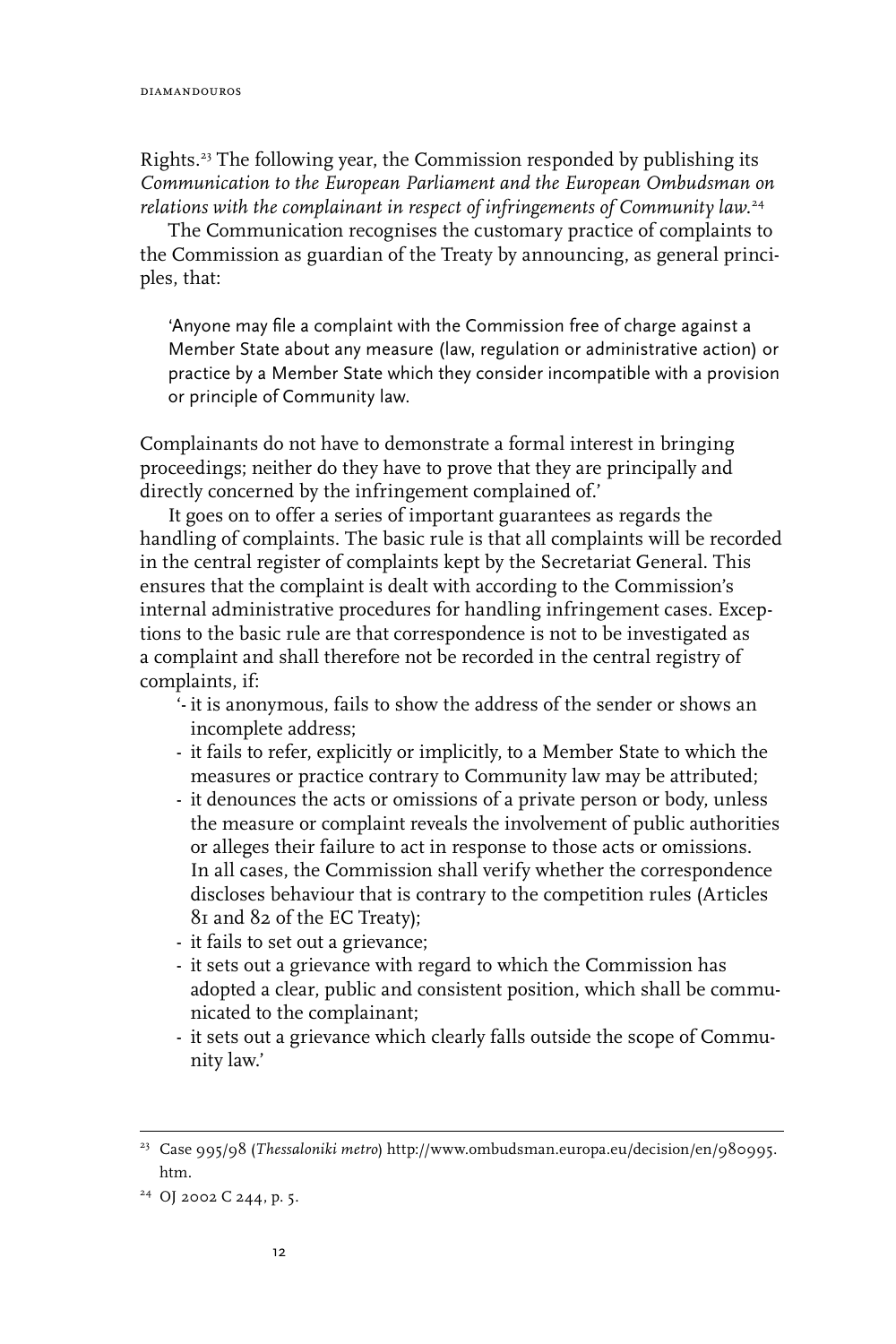The above list of exceptions is exhaustive. If correspondence is not registered as a complaint, it must be for one or more of the reasons above and the author must be informed of the reason or reasons.

Complainants will be contacted after each Commission decision (formal notice, reasoned opinion, referral to the Court or closure of the case) and will be informed in writing of the steps taken in response to their complaint. The Commission will, as a general rule, decide within one year either to issue a letter of formal notice or to close the case. Where a Commission department intends to propose that no further action be taken on a complaint, it will give the complainant prior notice in a letter setting out the grounds on which it is proposing that the case be closed and inviting the complainant to submit any comments within a period of four weeks.

In response to a suggestion from the EO, the Commission has accepted that the requirements of the Communication also apply in the period after it has sent a letter of formal notice to the Member State.<sup>25</sup>

#### 2.3 The Link Between Procedure and Substance

The procedural safeguards contained in the 2002 Communication are entirely consistent with the Commission's discretionary power in the Article 226 procedure. One of the principles set out in the Communication itself is that '[t]he Commission may decide whether or not further action should be taken on a complaint.' Furthermore, the Communication provides that the Commission will decide whether to issue a letter of formal notice 'at its discretion' and that '[t]his discretion shall cover not only the desirability of opening or terminating an infringement procedure but also the choice of complaint.' However, the undertakings given by the Commission in the Communication as regards timing and reasons do have an important and beneficial effect on the way in which the Commission exercises its discretionary powers.

As regards timing, it is worth recalling the motto that 'justice delayed is justice denied'. Even if the purpose of the Article 226 procedure is not to provide justice to individuals but to put an end to infringements of Community law in the public interest, the underlying principle is similar: delays in enforcement can, in substance, render the law ineffective. As regards reasons, delays tend to occur not only when Member States drag their feet in providing information, but also when the Commission finds difficulty in formulating, or in explaining publicly, the reasons for its actions. Two cases illustrate these points and the approach that has been taken by the EO when complaint files appear to be blocked.

<sup>&</sup>lt;sup>25</sup> The suggestion was made in a further remark in the decision closing case  $3369/2004$ /JMA. See the Study of follow-up given by institutions to critical remarks and further remarks made by the Ombudsman in 2006, available online at http://www.ombudsman.europa. eu/followup/pdf/en/crfr2006.pdf pp. 23-44.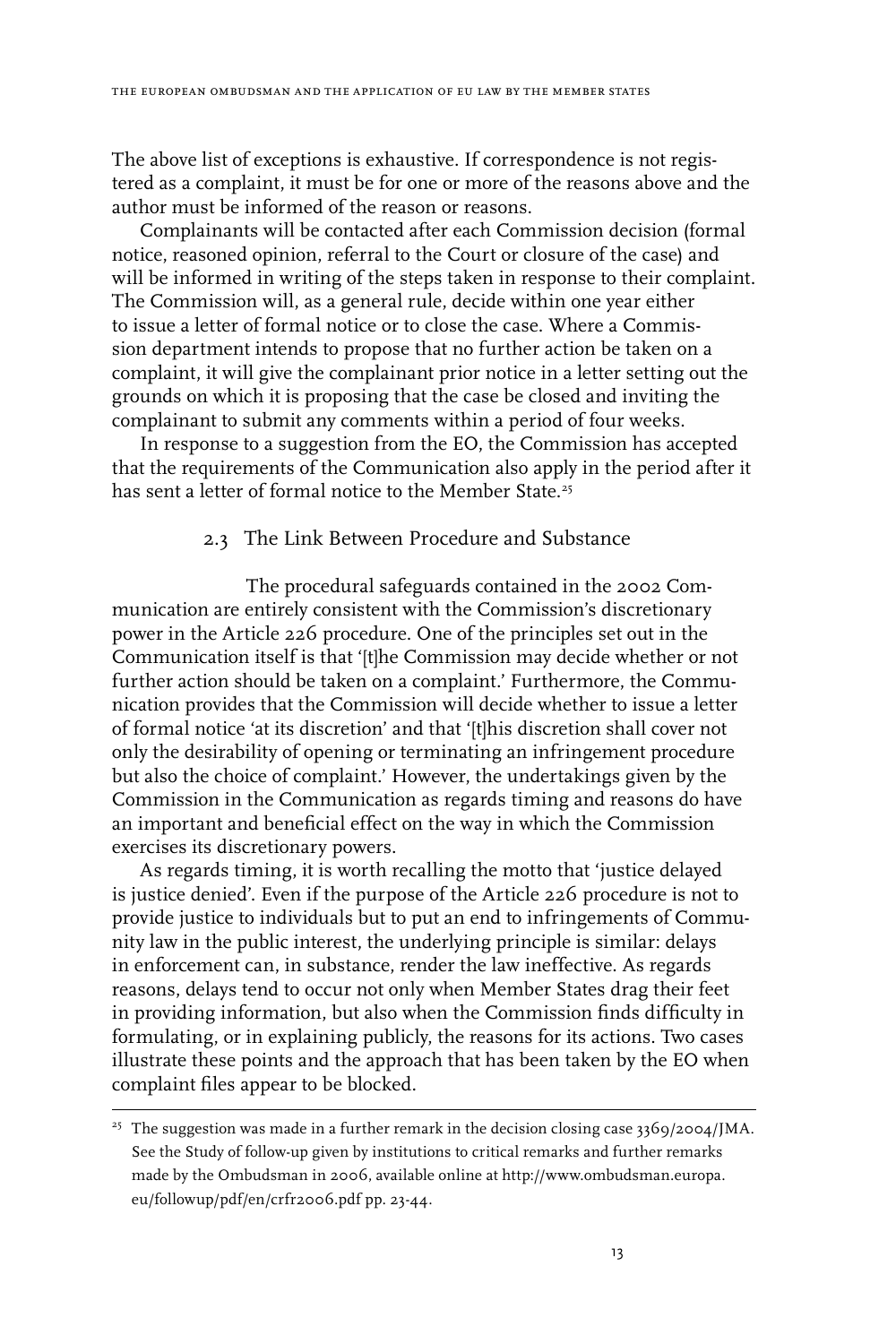diamandouros

In the first case, a provider of sports betting services in Germany complained to the Commission that the German authorities had ordered him to stop offering these services, thus forcing him to close his business. When the Commission did not reply to an inquiry about the state of the investigation seven months after its registration, he turned to the EO. The Commission said that it had received several complaints relating to gambling services and had assessed the justification for and proportionality of a number of national bans on sports betting services based on public order considerations. It had sent a letter of formal notice to Denmark while its examination of infringement complaints against Germany, Italy and The Netherlands was ongoing. According to the Commission, it was still 'intensively' examining specific aspects of the complaint. The EO noted that the Commission had not had any contacts with the German authorities and found it implausible that the Commission could assess the justification and proportionality of the ban on sports betting services without such contacts. He therefore made a draft recommendation that the Commission should deal with the complaint diligently and without undue delay. In response, the Commission stated that infringement complaints relating to sports betting services were 'highly politically sensitive and controversial'. Although the issue had been raised in four internal meetings, a decision to open infringement proceedings required the support of the College of Commissioners, which had not yet been obtained. Whilst welcoming the frankness of this response, the EO considered that the Commission is not entitled indefinitely to delay its decision on an infringement complaint on the grounds that it is unable to reach a political consensus on how to proceed. Since an important issue of principle was at stake, the EO restated his recommendation in a special report to the European Parliament.<sup>26</sup> The Commission subsequently informed the Ombudsman that it had, in the meantime, decided to send a letter of formal notice to Germany.

The second case concerned an infringement complaint which alleged that Germany was failing to apply the Working Time Directive<sup>27</sup> as regards time spent on call by doctors in hospitals. The complainant turned to the EO in November 2005 alleging undue delay by the Commission. The Commission stated that it would deal with the complainant's infringement complaint once the Community legislator had considered the Commission's proposal, made in September 2004, for amendment of the Directive. The EO noted that if the Commission completed an investigation of the complaint and took the view that there was an infringement, it would clearly have discretion as to whether or not to refer the matter to the Court of Justice. However, the

<sup>26</sup> Case 289/2005/GG, http://www.ombudsman.europa.eu/special/pdf/en/050289.pdf

<sup>&</sup>lt;sup>27</sup> Council Directive 93/104/EC of 23 November 1993 concerning certain aspects of the organisation of working time, OJ 1993 L 307, p. 18. Directive 93/104/EC was replaced and repealed by Directive 2003/88/EC of the European Parliament and of the Council of 4 November 2003 concerning certain aspects of the organisation of working time, OJ 2003 L 299, p. 9.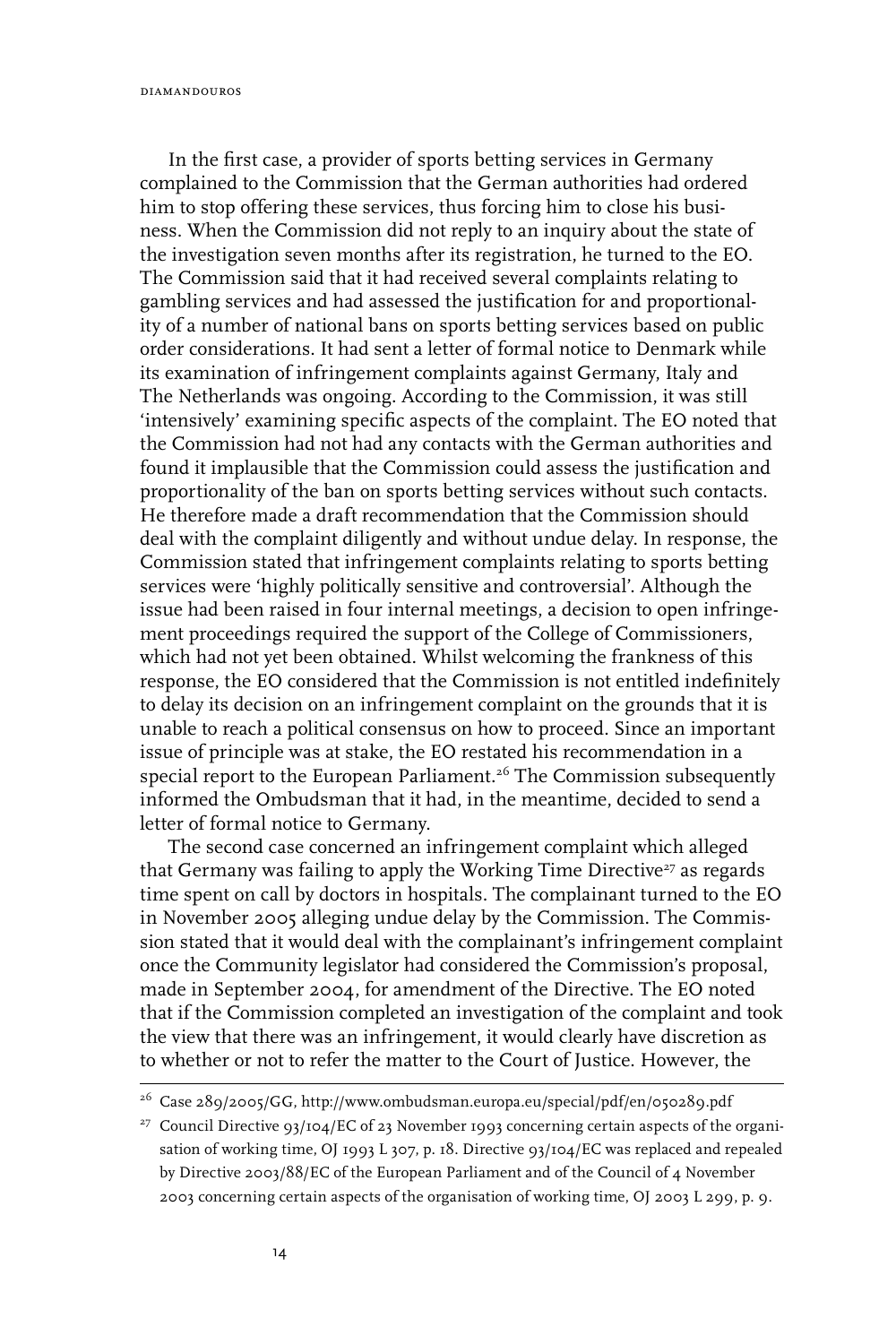existence of that discretion could not entitle the Commission to postpone indefinitely reaching a conclusion on a complaint on the grounds that the applicable law may be amended at some time in the future. In response to a draft recommendation that it should deal with the complainant's infringement complaint as rapidly and as diligently as possible, the Commission said that, pending the outcome of the discussions on its legislative proposal, it had decided not to advance with infringement procedures, such as the present case, which concern those provisions of the Working Time Directive that the Commission has proposed to amend. The Commission also expressed regret that the Council had not yet reached a decision on its proposal to amend the Directive. The EO found the Commission's response unsatisfactory. According to the 2002 Communication, the Commission's investigation of an infringement complaint is intended to result in one of two possible decisions: either to issue a letter of formal notice, or to close the case. The Commission had done neither of those things. In effect, it appeared to have simply abstained from taking any further steps in its investigation since September 2004, when it submitted its proposal for amendment of the Working Time Directive. The EO therefore made a special report to the European Parliament, re-stating the draft recommendation as a recommendation. The European Parliament endorsed the recommendation in September 2008.28

It may be that the Commission's strategy with regard to the Working Time Directive was to try to use the possibility of enforcement of the existing law as a bargaining chip to obtain the agreement of the Member States to change the law. If so, not only would such a strategy be difficult to reconcile with the purpose of the administrative stage of the Article 266 procedure as recognised by the Community courts,<sup>29</sup> it would also seem to have been ineffective.

### 2.4 Reviewing the Substance of the Commission's Decisions

## *The scope of the Commission's discretion*

As the above-mentioned case on the Working Time Directive makes clear, the EO recognises that the Commission enjoys discretion not only as regards whether or not to launch the judicial stage of the Article 226 procedure, but also as regards the investigation of possible infringements. The EO's criticism of the Commission in that case expressly acknowledged that the Commission could legitimately have decided to drop its investi-

<sup>&</sup>lt;sup>28</sup> Case 3453/2005/GG http://www.ombudsman.europa.eu/special/pdf/en/053453.pdf. European Parliament resolution of 3 September 2008 on the Special Report from the European Ombudsman following the draft recommendation to the European Commission in complaint 3453/2005/GG (2007/2264(INI)), based on A6-0289/2008, *rapporteur* Proinsias De Rossa.

<sup>&</sup>lt;sup>29</sup> See note 19 above.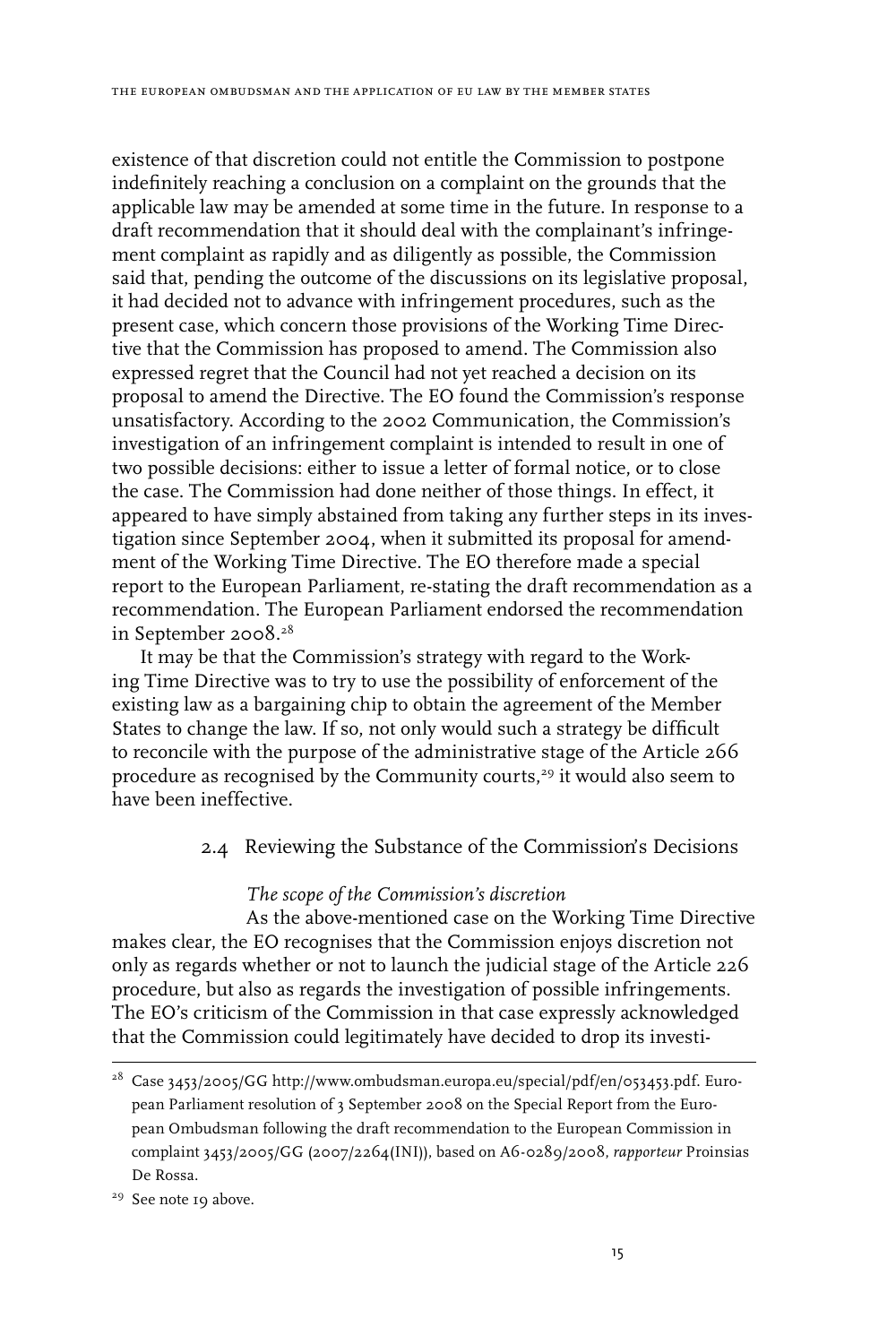gation of the complaint, rather than send a letter of formal notice to the Member State.

The Commission's discretion also extends to the initiation of investigations. In one case, the Commission registered, but declined to investigate, a complaint concerning infringement of the waste directive<sup>30</sup> as a result of disposal of waste in a wetland in Ireland. In its opinion on the complaint, the Commission explained that it had already brought an infringement case to the Court,<sup>31</sup> the object of which had been the need for improvement in Ireland's general administrative arrangements for responding to unauthorised waste disposal. The opinion also pointed out that one of the reforms that Ireland had put in place in order to meet the Commission's concerns was the creation in 2003 of an Office of Environmental Enforcement, which investigates complaints where there is evidence that a local authority has failed to implement properly its waste enforcement responsibilities. The Commission had suggested that the complainant make use of this office. The EO took the view that the Commission had given a satisfactory explanation for its omission to take action on the specific complaint and that the explanation could not be considered unreasonable. No maladministration was therefore found.<sup>32</sup>

The Commission's powers under Article 226 only arise, however, if it 'considers that a Member State has failed to fulfil an obligation under this Treaty'. When the Commission closes the file on a complaint because its investigation has revealed that no infringement exists, it is not exercising a discretion but drawing the necessary implication from its finding.33 Furthermore, according to the Court's case law, the purpose of the pre-litigation procedure under Article 226 of the EC Treaty is to enable the Member State to comply of its own accord with the requirements of the Treaty or, if appropriate, to justify its position.34 Consequently, the Commission has no power to pursue an infringement that has come to an end, except where the Member State has delayed coming into compliance until after the time limit set down in the reasoned opinion.<sup>35</sup> In a case concerning the regulation of the Lloyd's insurance market in the UK, the EO found, therefore, that the

<sup>&</sup>lt;sup>30</sup> Council Directive 75/442/EEC of 15 July 1975 on waste, OJ 1975 L 194, p. 39.

<sup>31</sup> Case C-494/01 *Commission* v. *Ireland* [2005] ECR I-3331.

<sup>32</sup> Case 3660/2004/PB http://www.ombudsman.europa.eu/decision/en/043660.htm.

<sup>33</sup> See the *Newbury Bypass* and *Thessaloniki metro* cases (notes 22 and 24 above) and, as regards Article 228 EC, Case 1037/2005/GG http://www.ombudsman.europa.eu/decision/ en/051037.htm para. 2.15.

<sup>34</sup> Case C-191/95, *Commission* v. *Germany* [1998] ECR I-5449, paragraph 44.

<sup>35</sup> Case 7-61 *Commission* v. *Italy* [1961] ECR 317. Hence the established case law that the question whether there has been a failure to fulfil obligations must be examined on the basis of the position in which the Member State found itself at the end of the period laid down in the reasoned opinion and that the Court cannot take account of any subsequent changes (see e.g. See, e.g., Case C-209/02 *Commission* v. *Austria* [2004] ECR I-1211, paragraph 16.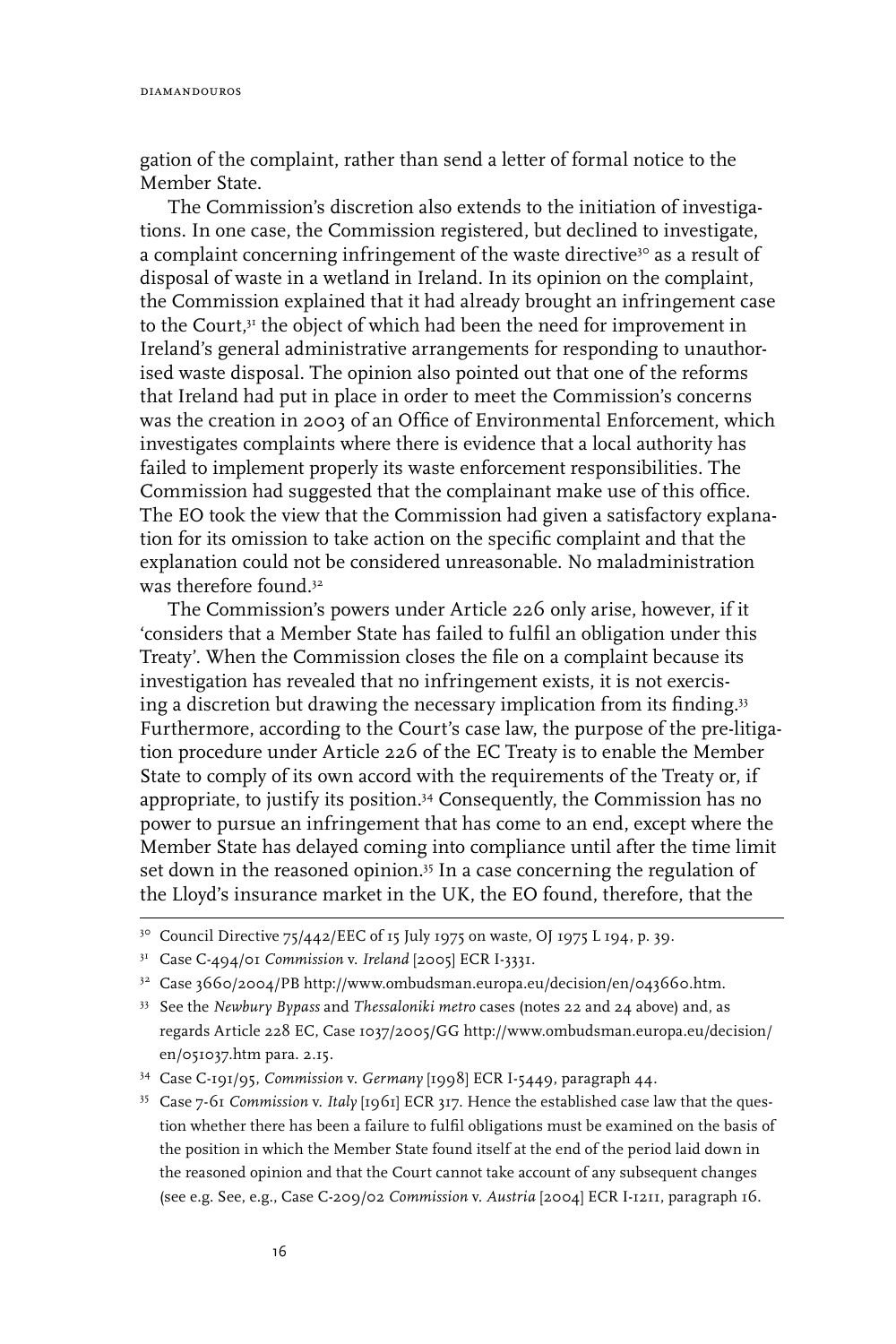Commission was entitled to focus its Article 226 investigation on alleged current breaches of the relevant directive, rather than also investigating alleged past irregularities.<sup>36</sup> Similarly, the EO found no maladministration in cases where the Commission closed complaints concerning tender procedures after the Member States concerned took measures to prevent similar cases arising again.37

#### *The standard of review*

As the previous sub-section made clear, the Commission exercises discretion when it decides

- not to investigate a possible infringement,
- to drop an investigation before it has been completed, *or*
- not to refer an infringement to the Court.

As a general matter, the EO has emphasised both that the discretionary nature of such decisions does not make them unreviewable and that there are always legal limits to discretion.<sup>38</sup> In practice, the criterion of review usually applied by the EO to the Commission's exercise of discretion is 'reasonableness'. It is difficult to avoid circularity when trying to analyse, in general terms, what constitutes 'reasonable' or 'unreasonable' behaviour. Furthermore, the case law does not provide enough points of reference to allow reasonableness to be identified as a distinct concept of Community law. The resulting imprecision of 'reasonableness' could give the impression of arbitrary review by the EO, if the latter could annul the Commission's decisions, or order it to act in a particular way. Since he does not have such powers, reasonableness as a review criterion in fact discourages arbitrariness by the Commission, since it is applied discursively, rather than intuitively: that is to say, the Commission must explain the reasons why it has exercised its discretion in a particular way, the complainant has the opportunity to put forward his or her point of view on those reasons and the EO evaluates the arguments *in concreto*.

As noted earlier, when the Commission decides that there is no infringement it is not exercising discretion, but reaching a conclusion based on applying the law to the facts of the case. In dealing with complaints against such decisions, the EO must maintain a clear distinction between reviewing how the Commission has discharged its functions (which is the EO's task) and reviewing whether the Member State has complied with Community law (which is the Commission's task as guardian of the Treaty and forms no part of the EO's mandate).

<sup>36</sup> Case 1437/2002/IJH http://www.ombudsman.europa.eu/decision/en/021437.htm.

<sup>37</sup> Cases 3570/2005/WP http://www.ombudsman.europa.eu/decision/en/053570.htm and 3391/2006/FOR http://www.ombudsman.europa.eu/decision/en/063391.htm.

<sup>&</sup>lt;sup>38</sup> See, for example, the general report prepared by the EO for the 1998 FIDE Congress, 'The Citizen, the Administration and Community Law', http://www.ombudsman.europa.eu/ fide/en/default.htm.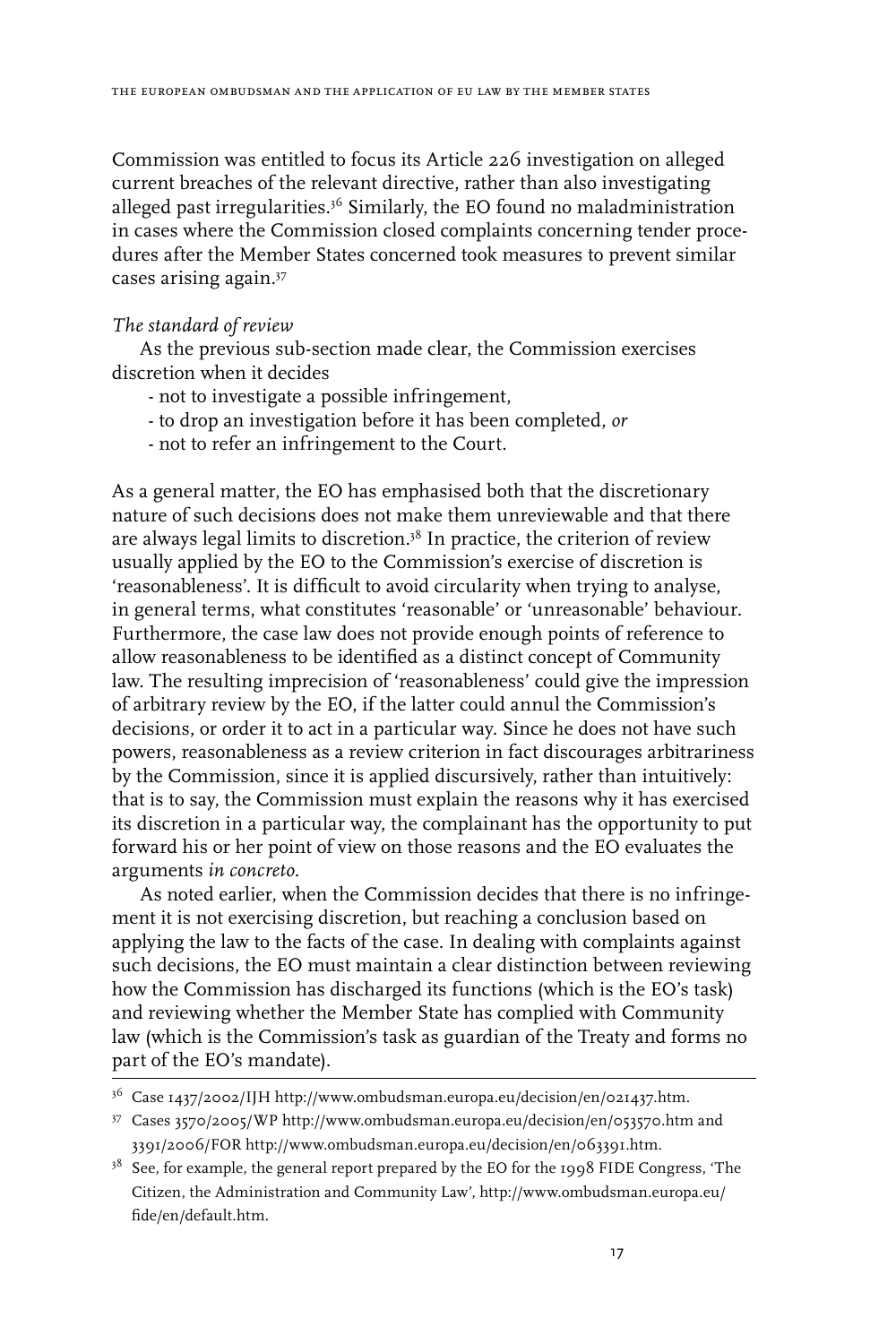Where the complainant argues, essentially, that the Commission was wrong to reach the conclusion that there is no infringement, it is important for the EO to avoid stating his views in a way that implies that there is, or is not, an infringement. In the *Newbury Bypass* case, the Commission concluded that the relevant Community directive did not apply to a particular road project. The EO expressed regret that the Commission's opinion did not contain all the legal reasoning necessary to support the Commission's view. On the basis of his own analysis, however, the Ombudsman did not consider that the conclusion itself contained an error in the application of Community law to the facts and to the national legal context of the case. That came close to implying that the EO took the view that there was no infringement. In subsequent cases, the Commission has set out its reasoning more fully, which has made it easier for the EO to focus his review clearly on the Commission's role.

In cases involving complex issues of law and fact, the EO often frames his review in terms of 'reasonableness'. In this context, the concept of reasonableness allows the EO to exercise substantive review without substituting his judgment for that of the Commission as regards the question of whether there is an infringement or not. One complaint, for example, concerned the complainant farmer's rights under a regulation on milk quotas. Having analysed the case, the EO considered as reasonable both (i) the Commission's analysis of the complainant's situation under national law and practice at the time concerned and (ii) its finding, on the basis of a decision of the Court of Justice, that the regulation could not be interpreted as stipulating that a milk quota should remain with a milk-producing tenant when, at the end of a tenancy, the owner of the land to which the quota attaches does not intend to produce milk.39

Maintaining the distinction between review of how the Commission has discharged its functions and review of whether the Member State has complied with Community law is easier if the former issue is focused on a question of legal interpretation that can be framed in the abstract. For example, an infringement complaint concerned the conformity of a law enacted by the State of Hamburg with the Data Protection Directive.40 The Commission based its view that there was no infringement on an interpretation of the scope of a particular article of the Directive. After analysing the provision in question, the EO considered that the Commission had failed to provide valid and convincing arguments for its interpretation. In its positive reply to a proposal for a friendly solution, the Commission set out a

<sup>39</sup> Case 1509/2004/TN, http://www.ombudsman.europa.eu/decision/en/041509.htm. See also for example, Cases 292/2004/TN http://www.ombudsman.europa.eu/decision/en/040292. htm and 3133/2004/JMA http://www.ombudsman.europa.eu/decision/en/043133.htm.

<sup>40</sup> Directive 95/46 of the European Parliament and of the Council of 24 October 1995 on the protection of individuals with regard to the processing of personal data and on the free movement of such data, OJ 1995 L 281, p. 31.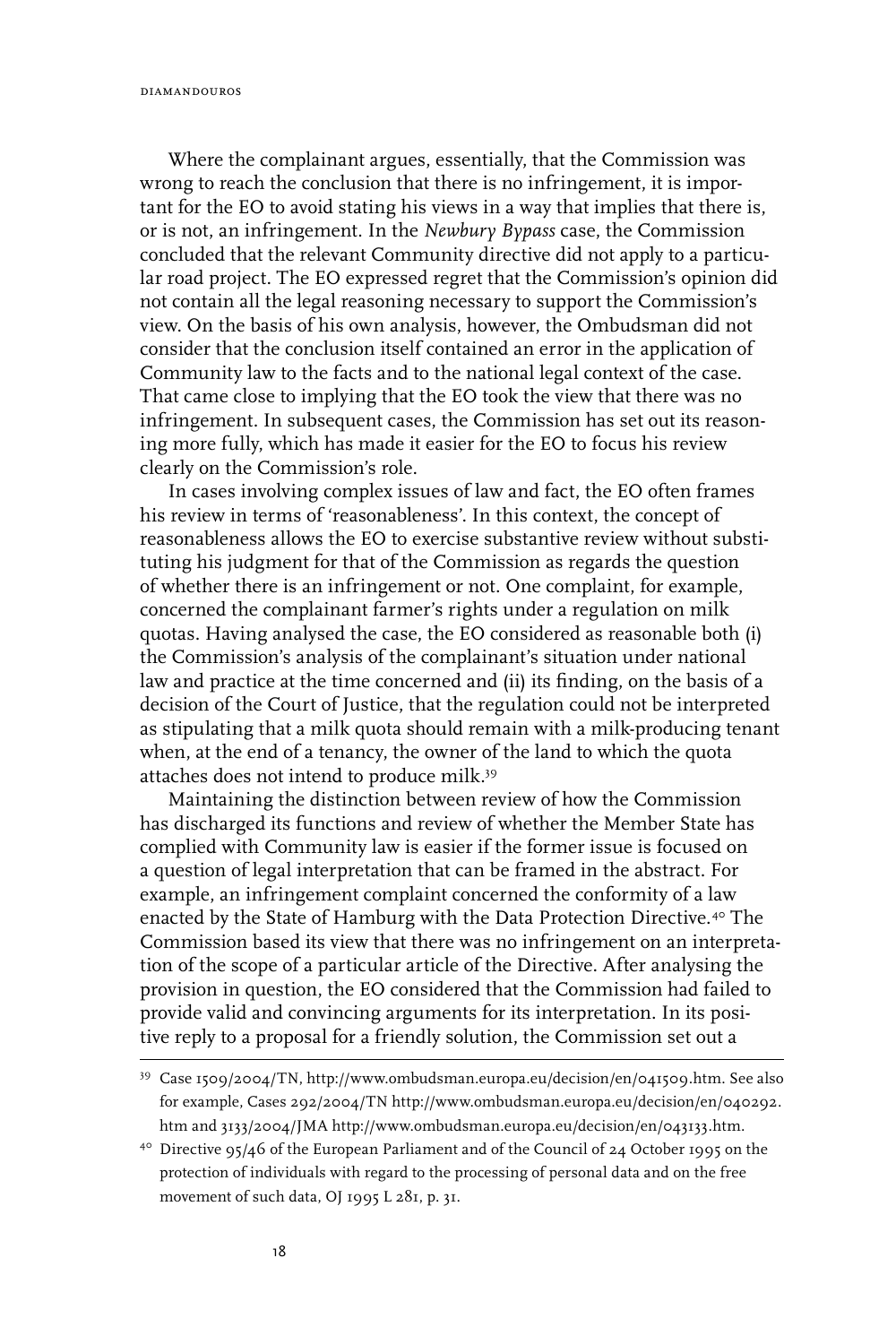revised legal analysis in light of the arguments presented by the EO. The EO was therefore able to perform his role and achieve a friendly solution to the complaint without any need to enter into the details of the infringement complaint against the Member State.<sup>41</sup>

In this context, it is worth noting that the Commission has argued, in summary, that a divergence of views between the EO and the Commission as to the interpretation of the law cannot be considered as maladministration without putting in question the division of competences under the Treaty.42 The Ombudsman's position is that, in a society governed by the rule of law, every public administration must follow the law. Errors of legal interpretation can, therefore, constitute maladministration and are a legitimate subject for inquiry. However, a difference of views on legal interpretation need not always give rise to criticism by the EO. Moreover, the division of competences foreseen by the Treaty is clear, since the Court of Justice is the highest authority on the interpretation of Community law.

# 2.5 Access to Documents Relating to Infringement Proceedings

As well as general principles and procedural guarantees, the Commission's 2002 Communication on relations with the complainant in respect of infringements of Community law<sup>43</sup> also contains a number of commitments as regards the transparency of the Article 226 procedure. Commission decisions on infringement cases are published on the Secretariat General's internet site<sup>44</sup> within one week of their adoption. Furthermore, decisions to deliver a reasoned opinion to a Member State or to refer a case to the Court of Justice will normally also be publicised by means of a press release.

Under the rules on public access to documents which were in force from 1994 to 2001, the Commission successfully defended its refusal to give access to letters of formal notice and reasoned opinions, on the ground of protection of the public interest relating to inspections, investigations and court proceedings.45 The Commission's legislative proposal for what eventually became Regulation 1049/2001 on public access to European Parlia-

<sup>41</sup> Case 2467/2004/PB, http://www.ombudsman.europa.eu/decision/en/042467.htm.

<sup>42</sup> In response to the EO's critical remark in Case 1037/2005/GG: http://www.ombudsman. europa.eu/decision/en/051037.htm. See also the EO's study, dated 22 May 2008, of the follow-up given by institutions to critical remarks and further remarks made in 2006 (http://www.ombudsman.europa.eu/followup/pdf/en/crfr2006.pdf, pp. 32-34.

<sup>43</sup> Communication to the European Parliament and the European Ombudsman on relations with the complainant in respect of infringements of Community law OJ 2002 C 244, p. 5.

<sup>44</sup> http://ec.europa.eu/community\_law/infringements/infringements\_decisions\_en.htm.

<sup>45</sup> Case T-105/95 *WWF UK* v. *Commission* [1997] ECR II-313, paragraph 63; Case T-191/99, *Petrie and others* v. *Commission* [2001] ECR II-3677, paragraph 68.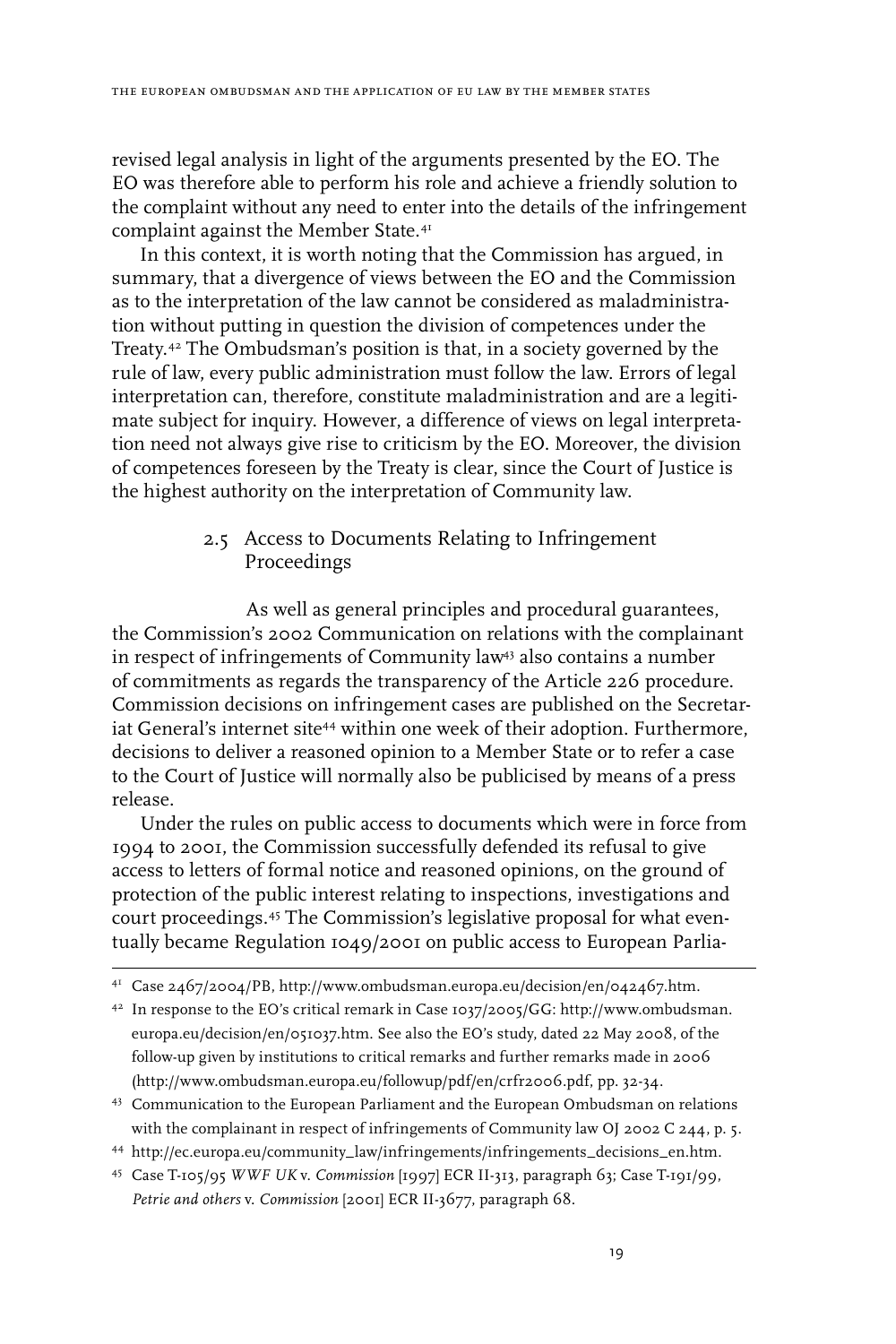ment, Council and Commission documents<sup>46</sup> contained a new category of exception specifically for infringement proceedings. This was rejected in the legislative procedure, but the Commission announced in the *Official Journal* that it would continue its practice of secrecy.47

It is understandable that the government of a Member State which is being investigated by the Commission in relation to an alleged infringement might sometimes want to keep the matter secret. The Commission, however, should promote the interests of the Community and it is less obvious how secrecy might serve those interests. It is often said that secrecy may promote voluntary compliance by the Member State through negotiations with the Commission. Interestingly, in the context of the European Union's complaint procedure against third countries under the Trade Barriers Regulation (TBR) publicity and active involvement of the complainant are regarded as helping to promote a negotiated settlement with the State concerned. The opening of an investigation into a complaint is announced in the *Official Journal*, with an invitation to submit information to the Commission. The complainant has access to the information obtained, subject to defined exceptions.48

Cases dealt with by the EO suggest that the Commission's wish for secrecy in the Article 226 procedure may have as much to do with its internal debates as with negotiations with Member States. One case has already been mentioned in which the Commission's handling of a complaint was delayed because it was unable to reach a political consensus on how to proceed.49 In another case, a journalist asked the Commission for access to a document that its services had drawn up in 1995, in preparation for a decision on possible infringement proceedings against Greece in relation to the construction of a new airport in Spata. The Commission rejected the request, arguing that disclosure of the document would seriously undermine its decision-making process. It was only after the EO had made a draft recommendation that the Commission explained that its position was based solely on the sensitivity of the information contained in the document. On delicate issues such as the Spata airport case, it was essential for it to receive unfettered advice from its services and to keep the freedom of not following their recommendations. According to the Commission, disclosure of the document would reopen discussions and cast doubts as regards the legality

<sup>46</sup> OJ 2001 L 145 p. 43.

<sup>47</sup> See amended proposal for a Regulation of the European Parliament and of the Council regarding public access to European Parliament, Council and Commission documents OJ 2001 C 240E p. 165.

<sup>48</sup> Council Regulation (EC) No 3286/94 of 22 December 1994 laying down Community procedures in the field of the common commercial policy in order to ensure the exercise of the Community's rights under international trade rules, in particular those established under the auspices of the World Trade Organisation, OJ 1994 L 349 p. 71.

<sup>49</sup> The 'sports betting' case, 289/2005/GG. See note 26 above.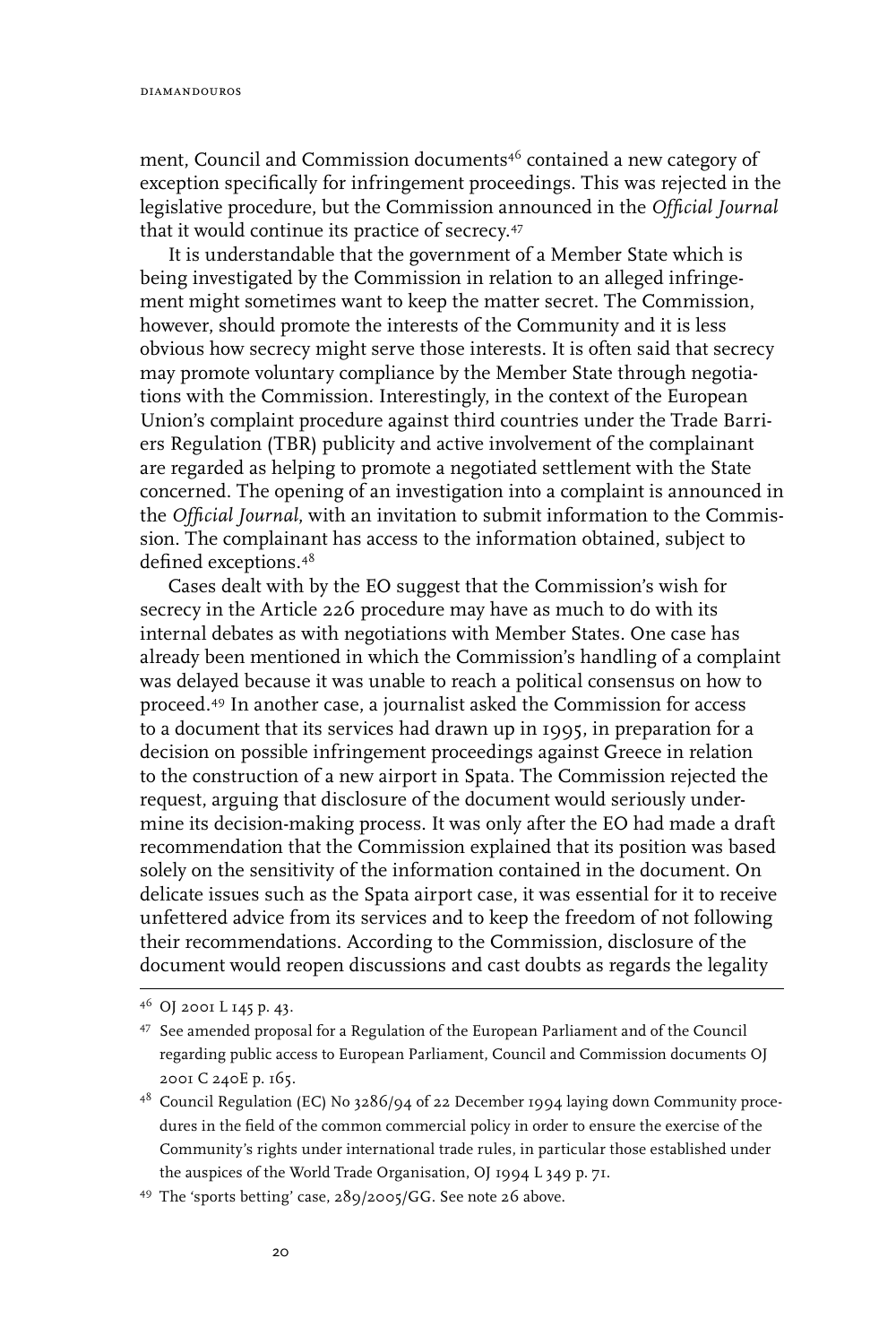of its decision. After inspecting the document the EO was not convinced that disclosure of the document would have the negative consequences invoked by the Commission and closed the case with a critical remark.<sup>50</sup>

Furthermore, in two cases in which the Commission had refused to give the complainant access to a document from a Member State, the EO sought the views of the relevant national authorities, in accordance with Article 3 (3) of the Statute. One of the cases concerned the Article 226 procedure; the other concerned the 'excessive deficit procedure' under Article 104 of the EC Treaty.51 In both cases, the result was that the Commission was able to release the document. Although not a large enough sample for scientific validity, this experience suggests that when Member States are called upon to take public responsibility for confidentiality in relation to specific infringement investigations, rather than relying on the Commission do it for them on a general basis, they may not be as resistant to transparency as is sometimes supposed.

## 2.6 The European Investment Bank

The European Investment Bank (EIB) is a Community body, established by the EC Treaty.52 It raises substantial volumes of funds on the capital markets which it uses to lend on favourable terms to projects that further EU policy objectives and comply with EU law. The EO receives complaints alleging that the EIB has failed properly to discharge its responsibility to ensure that projects comply with EU law, though such complaints are less numerous than those against the Commission as guardian of the Treaty.

Two cases concerning projects financed by the EIB in Poland and Spain illustrate the EO's approach to supervising the EIB's discharge of its responsibilities. In both cases, the main issue concerned compliance with EU environmental law, in particular as regards Environmental Impact Assessments  $(EIAS).$ <sup>53</sup>

In the Polish case, two environmental NGOs alleged that the EIB had failed to (i) ensure that flood reconstruction and repair works complied with the EIA provisions of the Directive and (ii) exercise due diligence in its Octo-

<sup>50</sup> Case 1844/2005/GG, http://ombudsman.europa.eu/decision/en/051844.htm.

<sup>51</sup> Cases 3381/2004/TN http://ombudsman.europa.eu/decision/en/043381.htm and 116/2005/ MHZ http://ombudsman.europa.eu/decision/en/050116.htm.

<sup>&</sup>lt;sup>52</sup> Articles 9, 266-267 and Protocol II on the Statute of the Bank.

<sup>53</sup> See OJ 1985 L 175, p. 40, as amended by Council Directive 97/11/EC of 3 March 1997 amending Directive 85/337/EEC on the assessment of the effects of certain public and private projects on the environment (OJ 1997 L 73, p. 5) and Directive 2003/35/EC of the European Parliament and of the Council of 26 May 2003 providing for public participation in respect of the drawing up of certain plans and programmes relating to the environment and amending with regard to public participation and access to justice Council Directives 85/337/EEC and 96/61/EC (OJ 2003 L 156, p. 17).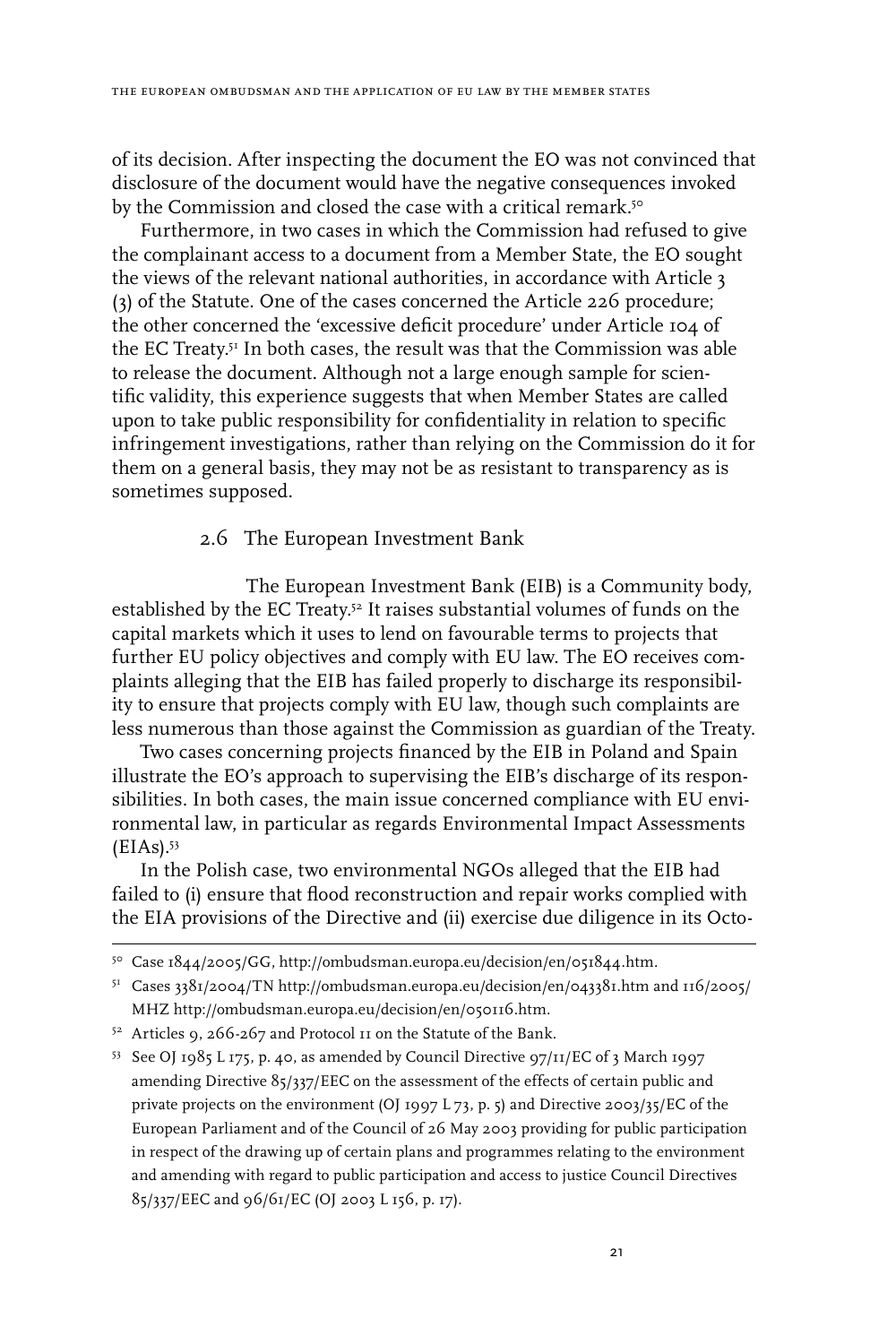ber 2004 monitoring mission to Poland. After making a detailed assessment of its actions, the EO found maladministration because the EIB had failed to react to official reports which appeared to suggest that the Polish authorities did not consider that an EIA was necessary. As regards the monitoring mission, the EO concluded that no further inquiries were justified, given that the EIB appeared to have given a reasonable follow-up to the complaints received from various NGOs during that mission.54

In the Spanish case, the complainant contested the EIB's financing of the high-speed railway project from Madrid to the French border, in particular the segment that will run through the centre of Barcelona, on the grounds that it had not been subject to an appropriate EIA. The EIB argued that the lending agreement for the project had been approved according to its standard appraisal process and that, following a thorough review, it had concluded that the EIA had been carried out correctly. The EO carried out an inspection of the EIB's file, which did not contain any document concerning the EIB's review of the EIA document. The EO therefore made a draft recommendation that, before disbursing any financial assistance for the highspeed railway segment going through Barcelona, the EIB should formally and adequately record in the relevant file its review of the EIA prepared by the Spanish authorities.<sup>55</sup> At the time of writing, the EIB's detailed opinion on the draft recommendation is still pending.

In both the above cases, part of the complainant's argument was that the actions of the national authorities were unlawful. As with 'Article 226' complaints against the Commission, the EO was careful to emphasise that his mandate is limited to the Community institutions and bodies and that that he does not examine the activities of national authorities. In the Spanish case, the EO pointed out that the complainant could address his allegations against the national authorities to the Spanish ombudsman.

In addition to reviewing directly how the EIB has discharged its responsibility to ensure that projects comply with EU law, the EO also works proactively to support the EIB in this regard. In the Polish case mentioned above,<sup>56</sup> the EO noted that the complainants had played a valuable role in bringing to the EIB's attention relevant information of which it was previously unaware and encouraged the EIB to continue to engage constructively with NGOs. In another Polish case, the EO suggested that the EIB consider establishing channels of communication with, and seeking information from, relevant national and regional control instances, such as ombudsmen, which could serve as additional sources of information concerning compliance of EIB-financed projects with national and European law.57 Finally, with the encouragement of the European Parliament, the EO and the EIB

<sup>54 1807/2006/</sup>MHZ http://www.ombudsman.europa.eu/decision/en/061807.htm.

<sup>55 244/2006/(</sup>BM)JMA http://www.ombudsman.europa.eu/recommen/en/060244.htm.

<sup>56</sup> See note 54.

<sup>57 1779/2006/</sup>MHZ http://www.ombudsman.europa.eu/decision/en/061779.htm.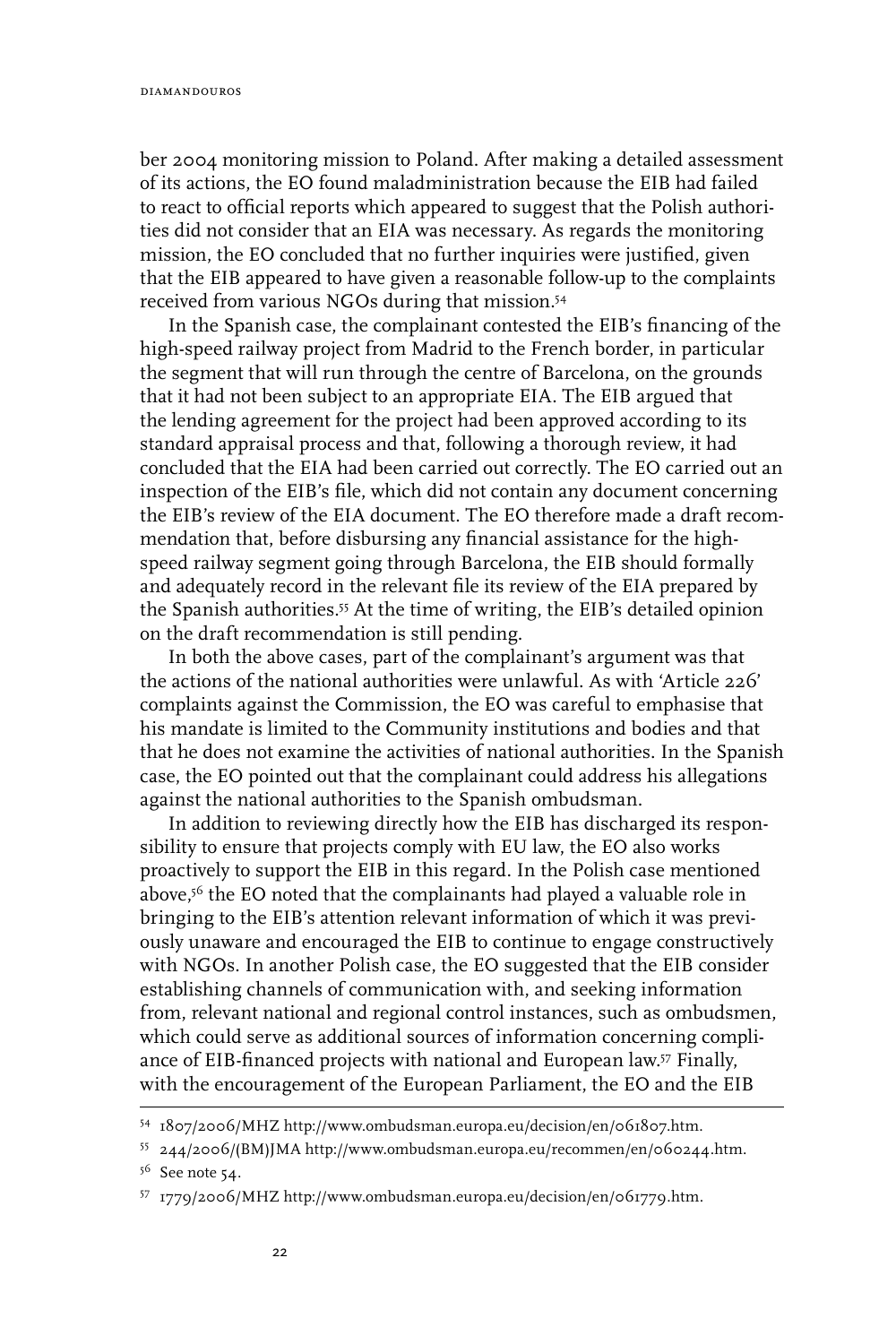signed a Memorandum of Understanding (MoU) in July 2008. Key points of principle on which the MoU is based are that the EIB should inform the public about the policies, standards and procedures that apply to the environmental, social and developmental aspects of its activities and that complainants should have access to an effective internal EIB complaints procedure. The operation of the internal complaints procedure should result in a record that the EO can use as the starting point for his own review. The MoU also contains commitments by the EIB to ensure the adequate engagement of stakeholders, as well as internal procedures for that purpose, and to launch a public consultation on its internal complaints handling procedure early in  $2000.<sup>58</sup>$ 

# **3 The European Network of Ombudsmen**

### 3.1 The Decentralised Enforcement of EU Law

One of the most distinctive features of the EU's legal architecture is that Community law confers rights on individuals, on which they can rely in the national legal order. Through its case law establishing the principles of primacy, direct effect, state liability and the obligation to interpret national law so as to be in conformity with Community law as far as possible, the Court of Justice has fostered the decentralised enforcement of Community law, alongside the centralised system of Article 226. This case law arose under the preliminary rulings procedure of Article 234 of the EC Treaty, through which the Court of Justice answers questions put by national courts and tribunals. It is therefore understandable that most of the cases, and most legal commentators, focus on the powers and responsibilities of national courts.

However, the duties of national courts to give effect to Community law and to protect Community law rights *vis-à-vis* other national authorities necessarily imply – indeed, they presuppose – that those authorities themselves have obligations to give effect to Community law. The Court of Justice has explicitly stated that it is for all the authorities of the Member State to ensure observance of the rules of Community law within the sphere of their competence and that the duty to disapply national legislation which contra-

<sup>&</sup>lt;sup>58</sup> Another major element of the MoU, which is not relevant for purposes of the present article, is to extend protection to physical and legal persons who are not citizens or residents of one of the Member States of the EU, or who do not have a registered office in one of the EU Member States. The MoU will be published in the Official Journal. At the time of writing it is still in translation. The English version is available at http://www.ombudsman.europa. eu/cooperation/en/20080709-1.htm.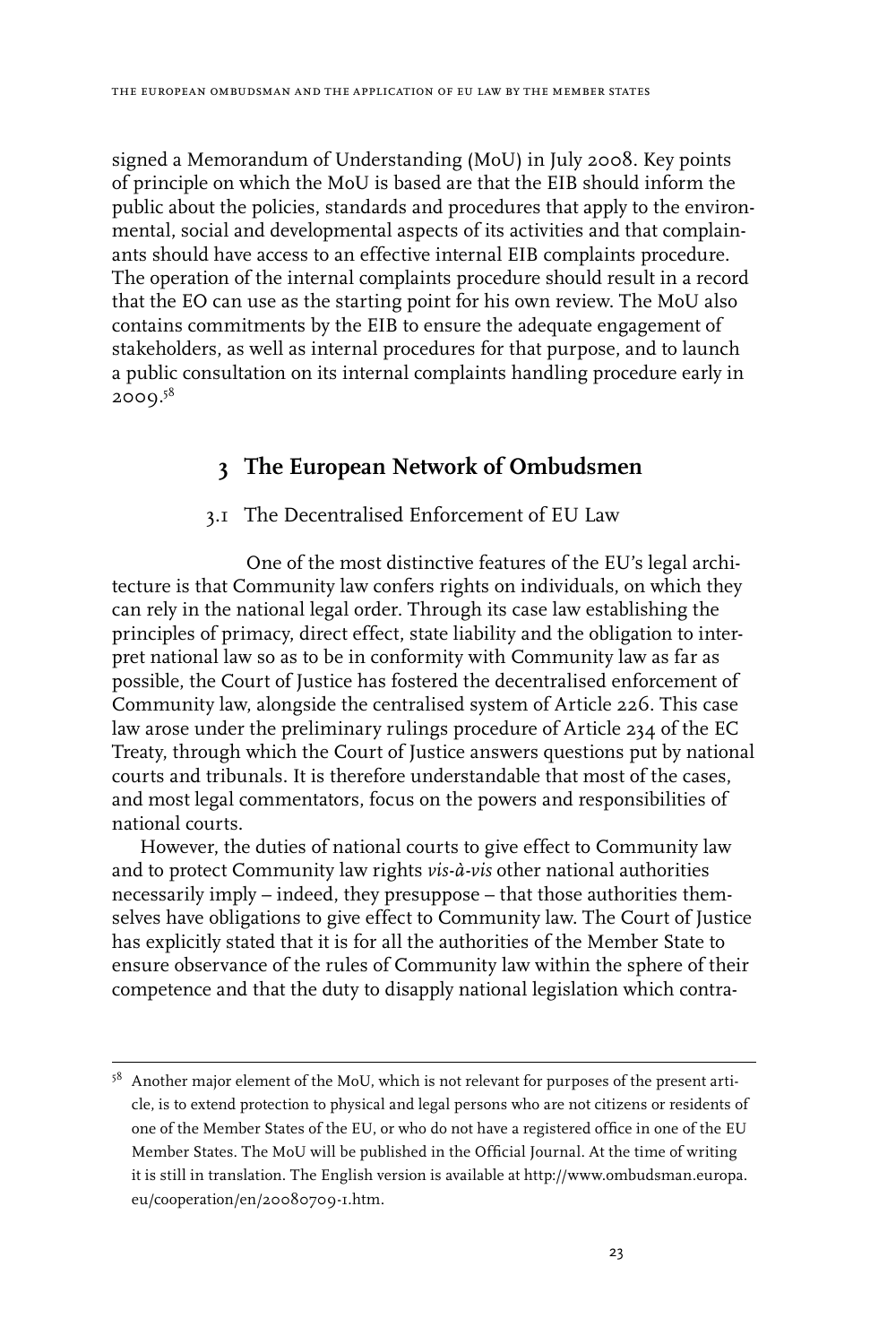venes Community law applies not only to national courts but to all organs of the State, including administrative authorities.<sup>59</sup>

Moreover, the administrative implementation of Community law is largely the responsibility of the Member States, both in principle and practice.<sup>60</sup> As Alain Lamassoure MEP put it in a report to the French President in June 2008:

' there is not – and everyone wishes that there will not be – a European territorial administration. In essence, the administration of Community policies and the implementation of EU law are the responsibility of each Member State.<sup>'61</sup>

Most citizens who encounter problems that involve EU law are thus likely to do so when they are dealing with a national, regional or local authority in Member State. In consequence, the activities of authorities in the Member States are likely to generate many more complaints involving EU law than are the activities of Institutions and bodies at the EU level.

# 3.2 Origins of the Network

Understandably, many citizens wrongly assume that the EO can deal with all complaints about matters within the scope of EU law. Soon after the office became operational in September 1995, the proportion of total complaints outside the mandate stabilised at around 70%. The first European Ombudsman had to make a strategic choice as to how to deal with this situation. One possible solution could have been to seek an expansion of the mandate, in line with the expectations of complainants. This was rejected in favour of an approach based on the principle of subsidiarity, involving co-operation with ombudsmen and similar bodies at national and regional levels in the Member States.

<sup>&</sup>lt;sup>59</sup> See A. Rosas, 'Ensuring uniform application of EU law in a Union of  $27$ : the role of national courts and authorities', in J-P. Delevoye and P. N. Diamandouros (eds.), *Rethinking good administration in the European Union*, Luxembourg: Office for Official Publications of the European Communities (forthcoming, 2008).

<sup>&</sup>lt;sup>60</sup> Declaration relating to the Protocol on the application of the principles of subsidiarity and proportionality, attached to the Treaty of Amsterdam (Declaration 43: OJ 1997 C 340, p. 140). The conclusions of the Essen European Council (December 1994) used slightly stronger words, stressing that '*administrative implementation of Community law must in principle remain the preserve of the Member States*'.

 $^{61}$  '... il n'y a pas – et chacun souhaite qu'il n'y ait pas – d'administration territoriale européenne. Pour l'essentiel, la gestion des politiques communautaires et l'application du droit européen dépendent de chaque Etat membre'. Alain Lamassoure, 'Le citoyen et l'application du droit communautaire', rapport au Président de la République, 8 juin 2008 p. 5.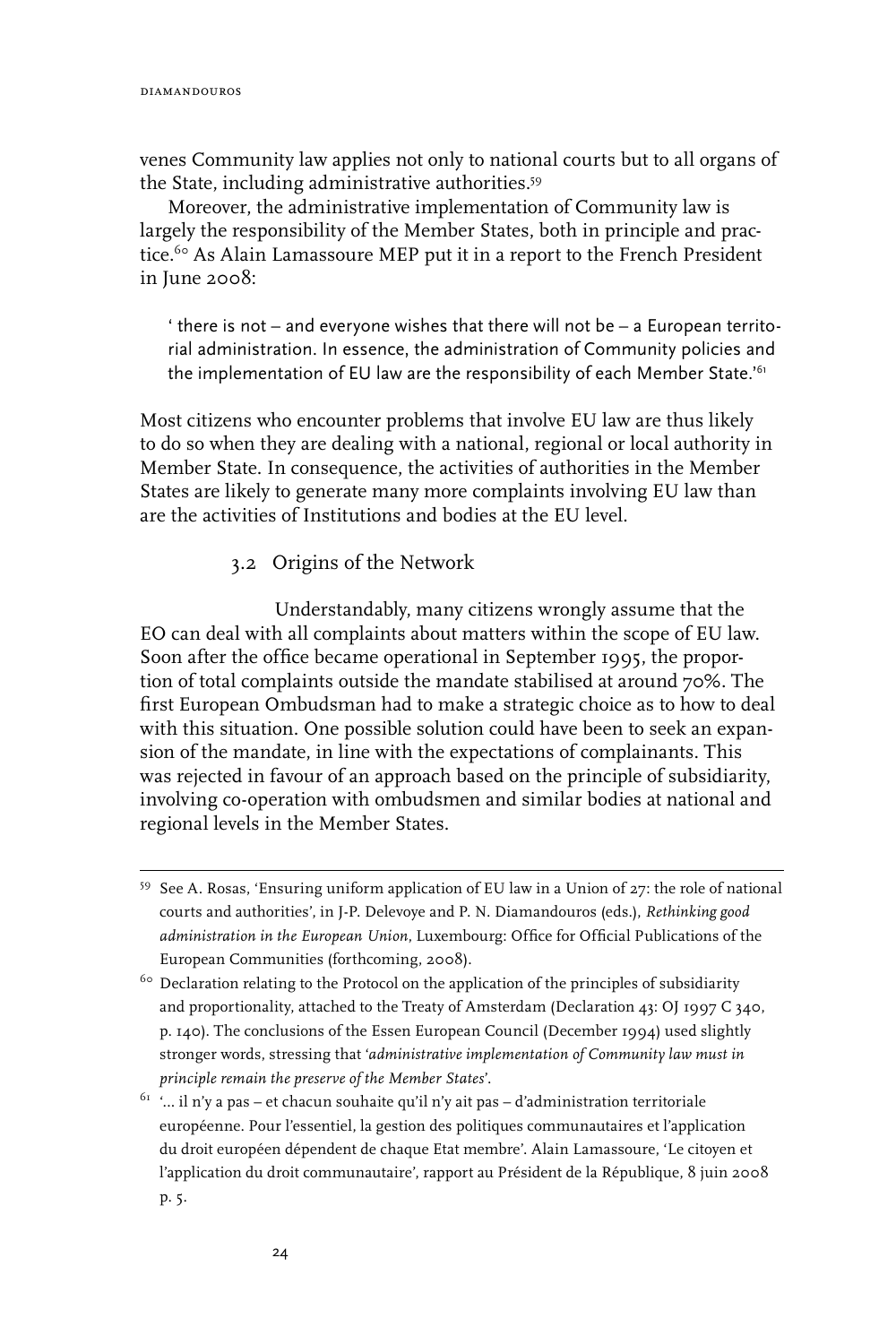Beginning in 1996, the co-operation has developed to include three separate biennial series of meetings (of national ombudsmen, regional ombudsmen and liaison officers), as well as an electronic daily news service, a biannual newsletter and an internet forum. At the 4th Seminar of National Ombudsmen in 2003, the co-operation was expanded to include countries that are candidates for EU membership. In 2005, the Fifth Seminar approved measures to strengthen the co-operation and improve its visibility, including adoption of the name 'European Network of Ombudsmen' and the drafting of a Statement to make the EU dimension of ombudsmen's work better known and to clarify the service that they provide to people who complain about matters within the scope of EU law.

#### *The Strasbourg Statement*

The Statement was adopted at the Sixth Seminar in 2007. $^{62}$  It explains that the national and regional ombudsmen in the Network are independent and impartial persons, established by constitution or law, who deal with complaints against public authorities. They take into account the relevant provisions of EU law, including general principles of law such as respect for fundamental rights. Citizens and residents of the EU can turn to the appropriate national or regional ombudsman to complain against public authorities in the Member States about matters falling within the scope of EU law. The Statement also notes that, as well as responding to complaints, ombudsmen work proactively to raise the quality of public administration and public services.

### 3.3 The Scope and Impact of the Network

The European Network of Ombudsmen now embraces 31 countries: the 27 Member States, Iceland and Norway (which have been included from the very beginning as countries that belong to both the Schengen area and the European Economic Area) and two candidate countries, Croatia and the Former Yugoslav Republic of Macedonia.<sup>63</sup> Of the EU Member States, 25 have a national ombudsman and six have ombudsmen at the regional level. In Germany, the Committee on Petitions of the *Bundestag* fulfils a role similar to that of a national ombudsman at the federal level. There are also committees on petitions at the *Länder* level, as well as four ombudsmen. In Italy, there are ombudsmen in most of the regions, but there is no ombudsman or similar body at the national level.

 $62$  The Statement is available in all 23 official languages on the EO's website: http://www. ombudsman.europa.eu/liaison/en/statement.htm.

 $63$  The Turkish Parliament adopted a law to establish an ombudsman in 2006, elements of which were struck down by the Turkish constitutional court. The creation of an ombudsman remains part of the Turkish government's legislative programme.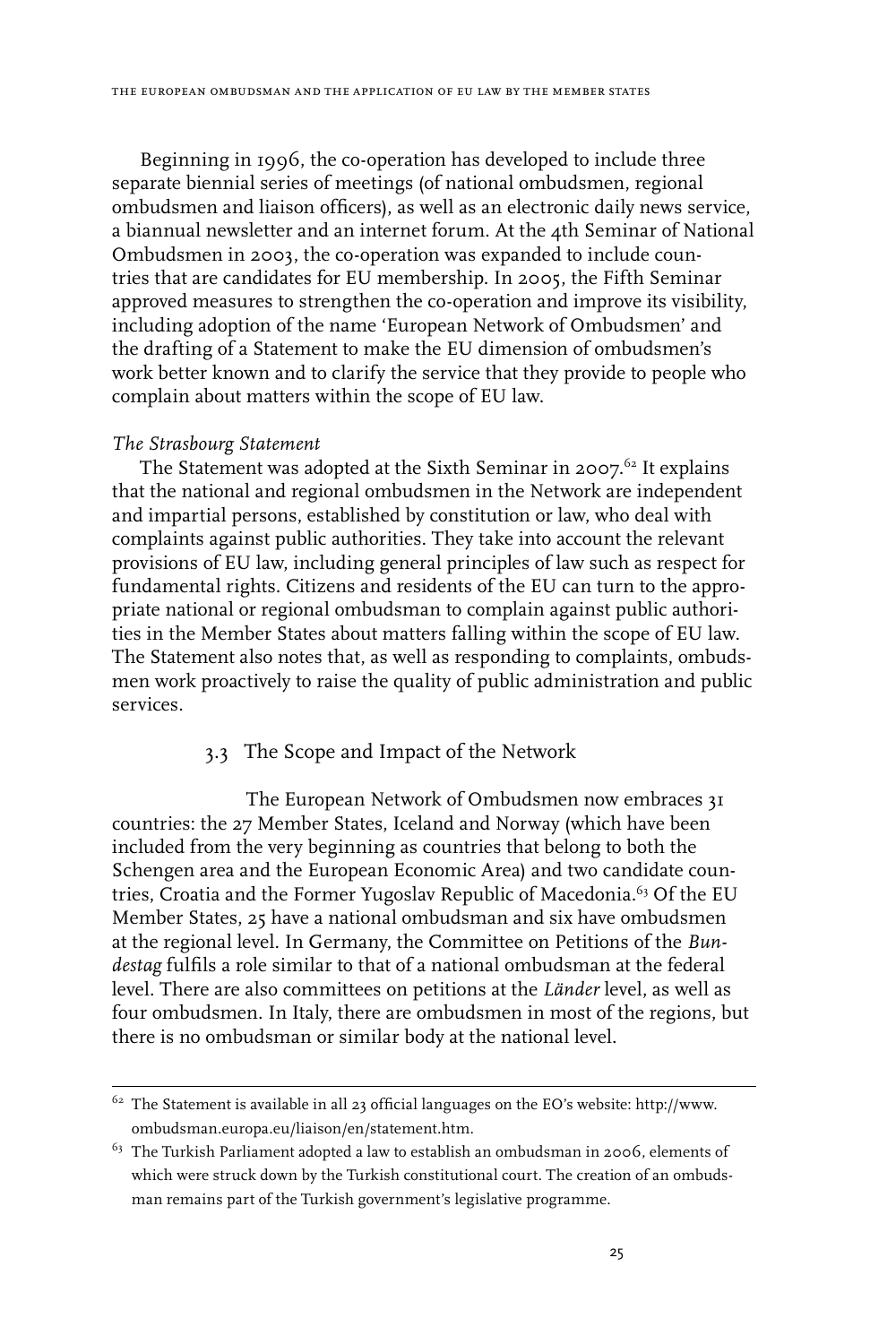#### *Transfers and advice*

The Network makes it possible to transfer cases between its members, or to give rapid and accurate advice to complainants as to which member of the Network is competent to help them. In principle, there can be horizontal flows (of cases and of information on which to base advice) between different national and regional ombudsmen, as well as flows in both directions between the Member State and EU levels. In practice, the traffic is mostly from the EO to the Member States, for the reason already explained: the high number of complainants who address the EO when they have problems with public authorities in the Member States.

#### *Exchange of information*

As well as ensuring that complaints are steered to the right ombudsman, the Network also facilitates the exchange of information, including information about the implementation of Community law and the enforcement activities of the Commission. For example, the EO received a large number of complaints against the Commission concerning the supposed effects of its decision to start certain infringement proceedings against Spain. According to the complainants, the Commission had taken the view that the practice of Spanish public libraries to lend books to the public free of charge was contrary to a directive.<sup>64</sup> They alleged that the Commission's interpretation of the directive and its subsequent decision to pursue infringement proceedings against Spain undermined the existence of public libraries as a basic public service and went against the fundamental rights of citizens to have access to culture. As part of his inquiry into the case, the EO requested information from members of the Network as to how the directive had been implemented in the different Member States and whether any problems had arisen. The replies showed that most Member States had been able to implement the directive correctly, by means that did not involve charging individuals for borrowing books from public libraries. This analysis was confirmed by the Commission in its opinion on the complaints. The result of the case was that the EO, in co-operation with other members of the Network, helped clarify for the complainants and for the public generally the reasons for the Commission's actions and the possibilities for correct implementation of the directive.<sup>65</sup>

To take another example, the EO ensured that the Romanian Ombudsman was fully informed of the Commission's on-going infringement investigation into the car registration tax in Romania, which had generated complaints to the EO against both the Commission and the Romanian

<sup>64</sup> Council Directive 92/100/EEC of 19 November 1992 on rental right and lending right and on certain rights related to copyright in the field of intellectual property, OJ L 346, p. 61.

<sup>65</sup> Case 3452/2004/JMA, http://www.ombudsman.europa.eu/decision/en/043452.htm. The EO closed his inquiry when the Commission brought the matter before the Court of Justice in Case C-36/05 *Commission* v. *Spain [*2006] ECR I-10313.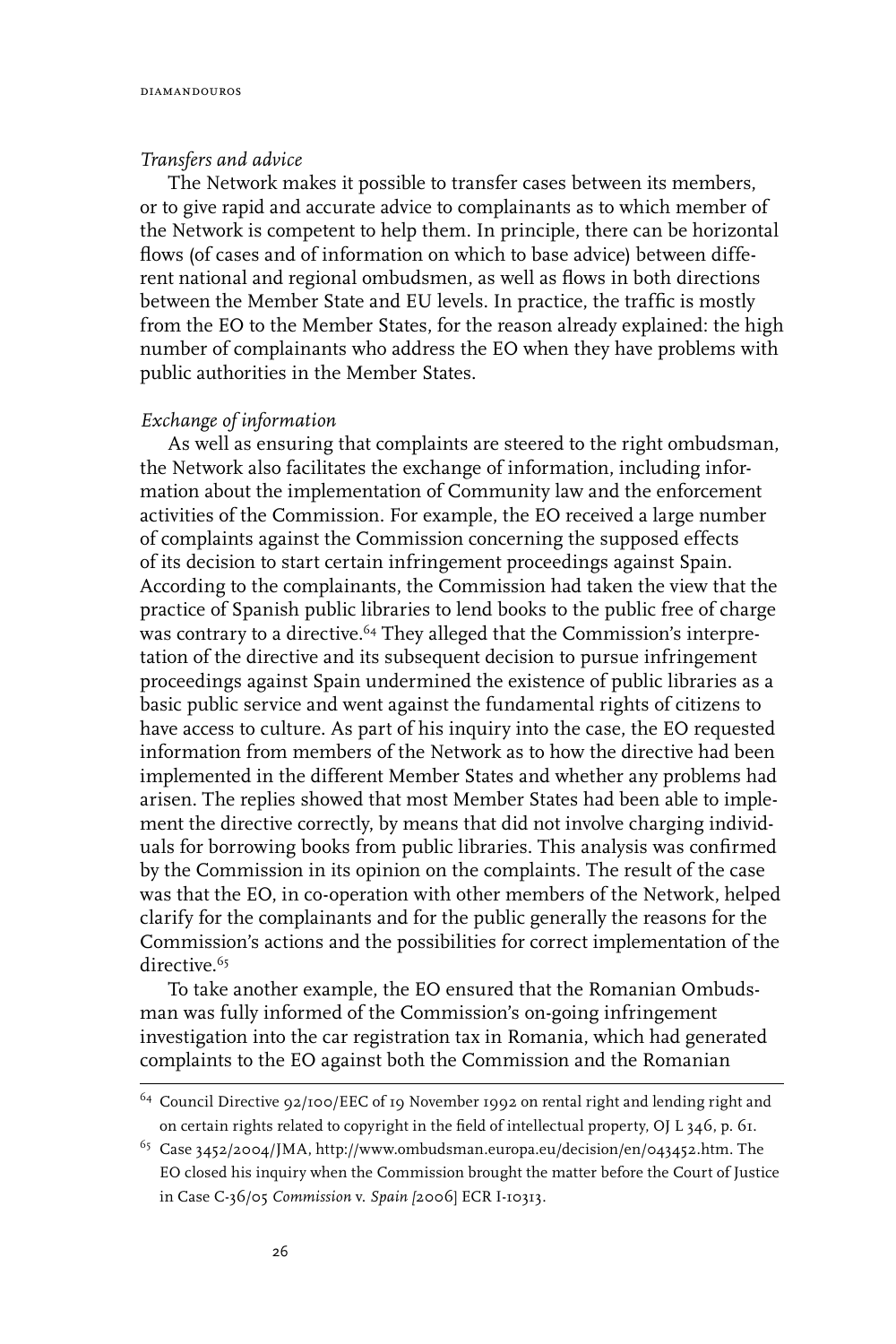authorities, the latter being within the mandate of the Romanian Ombuds $man.<sup>66</sup>$ 

#### *Co-ordination of activities*

The Network provides a mechanism for the EO and national offices to co-ordinate their activities and even to conduct parallel inquiries when complaints concern both the Member States and EU levels. For example, the EO is currently dealing with a complaint<sup>67</sup> against the Commission concerning the latter's alleged failure to ensure that Portugal applies Community law on the quality of shellfish waters. As well as opening an inquiry into the complaint against the Commission, the EO informed the Portuguese Ombudsman, who decided to open his own inquiry into the actions of the Portuguese authorities. At the time of writing, both inquiries are on-going and the EO and Portuguese Ombudsman are sharing the information that they obtain.

### 3.4 The Query Procedure

The Network enables ombudsmen in the Member States to obtain information about EU law, both generally, through the various communication instruments, and in relation to specific complaints. When transferring cases, the EO draws attention to the EU law dimension, if it seems useful to do so. Furthermore, a procedure was established at the First Seminar of National Ombudsmen in 1996 through which national or regional ombudsmen may ask for written answers to queries about EU law and its interpretation, including queries that arise in their handling of specific cases. The EO either provides the answer directly or, if more appropriate, channels the query to another EU institution or body (in most cases the Commission) for response. The query procedure has been used relatively sparingly: in total, 26 queries were received and dealt with in the 11 years up to October 2007. In the following 10 months, up to the date of writing (September 2008) a further eight queries were received. The most likely explanation for the increase is that the Statement adopted in October 2007 makes specific reference to the procedure.

In considering the significance of the query procedure, it is important to take into account that, although co-operation in the Network is entirely voluntary, ombudsmen in the Member States have legal obligations with regard to Community law. In particular, within their field of competence, ombudsmen in the Member States must apply Community law correctly and disregard any national rules which prevent them from protecting the rights that individuals derive from EU law.<sup>68</sup> To fulfil these responsibilities,

<sup>66</sup> Case 2543/2007/RT.

<sup>67</sup> Case 1618/2007/JF.

 $^{68}\,$  See the contribution of Advocate General Maduro to the 5th Seminar of National Ombudsmen held in 2005: 'Ombudsmen and the constitution of the European Union' in A. Bren-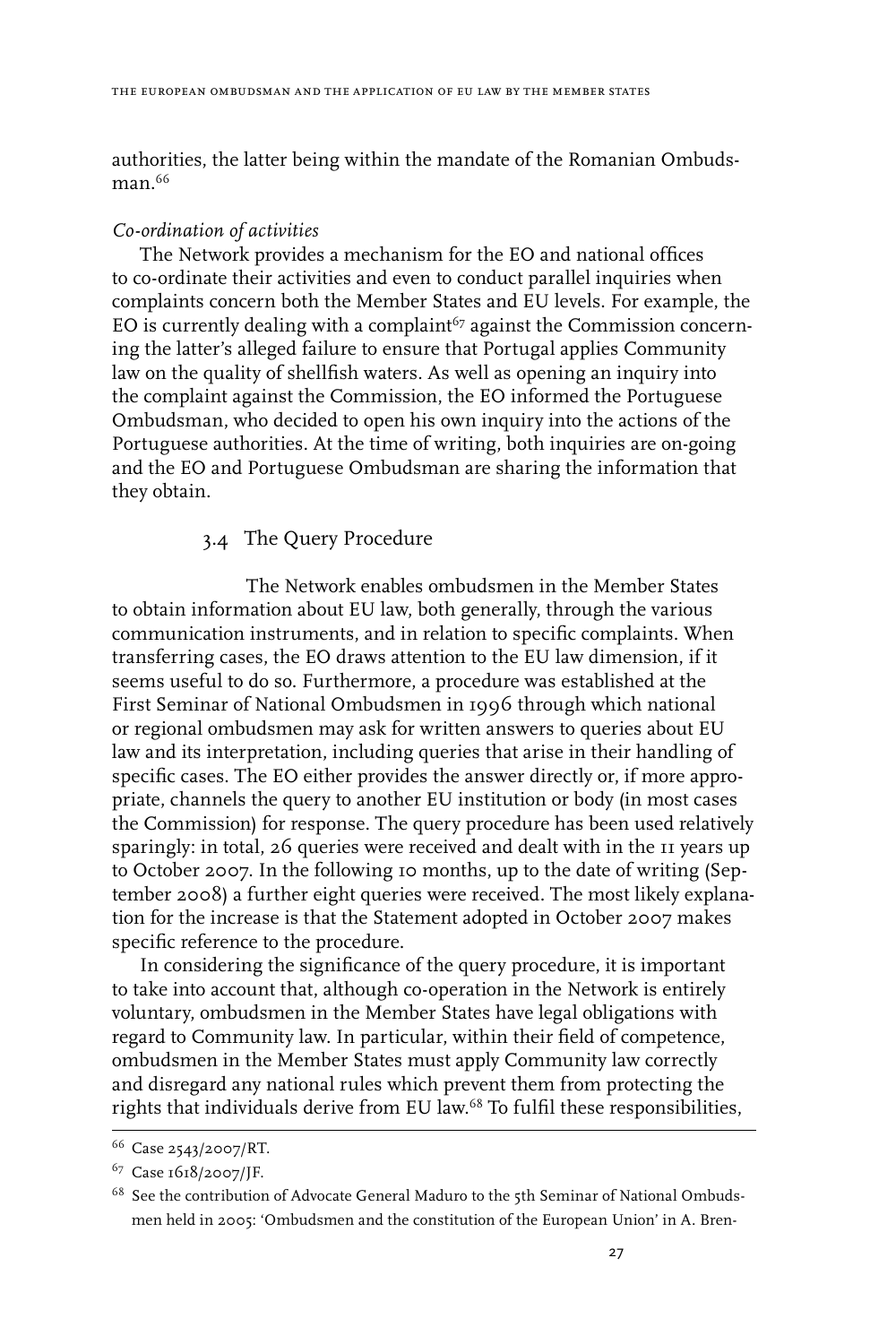ombudsmen need appropriate legal information and, in some cases, support from the EU level in order to persuade the competent public authorities in the Member State to acknowledge the requirements of EU law. This point is of particular importance since national ombudsmen cannot use the preliminary ruling procedure of Article 234 of the EC Treaty.<sup>69</sup>

Naturally, the answers provided by the EO in response to queries are not legally binding, but their practical value and impact can be considerable and the procedure has great potential for future development, particularly as regards the right to good administration contained in Article 41 of the Charter of Fundamental Rights of the European Union.<sup>70</sup> It is true that the Charter is not legally binding as such and that the scope of Article 41 is limited to the EU Institutions and bodies. However, it is perhaps not yet sufficiently appreciated that the case law of the Court of Justice on which Article  $4I$  is based concerns general principles of Community law. It is, therefore, also binding on the public authorities of the Member States, when they are acting within the scope of Community law. In that sense and to that extent, the citizens and residents of the Union are already entitled to the same right to good administration *vis-à-vis* administrative authorities in the Member States as *vis-à-vis* the EU institutions and bodies.

# **4 New Developments**

### 4.1 The Revision of Article 5 of the Statute

The co-operation that has developed into the European Network of Ombudsmen is based on the provision, contained in Article 5 of the Statute, that the EO may co-operate with authorities of the same type in the Member States insofar as it may help to make his enquiries more efficient and better safeguard the rights and interests of persons who make complaints to him. The phrase 'authorities of the same type' is not defined. Arguably, it is broad enough to cover a wide range of independent complainthandling bodies, not just the ombudsmen and similar bodies that form

ninkmeijer and P. N. Diamandouros (eds). *The role of Ombudsmen and similar bodies in the application of EU law, proceedings of the 5th seminar of national ombudsmen of the EU Member States and candidate countries* (The Hague: The National Ombudsman of the Netherlands: 2006) pp. 22-24.

<sup>69</sup> A point rightly emphasised by Carol Harlow and Richard Rawlings in 'Promoting accountability in multi-level governance: a network approach' (2007) 13 *European Law Journal* 542- 562.

<sup>7</sup>º The Charter of Fundamental Rights of the European Union was proclaimed again on 12 December 2007, prior to the signing of the Treaty of Lisbon on 13 December 2007 and published in the Official Journal (OJ 2007 C 303 p. 1), together with explanations of its provisions (OJ 2007 C 303 p. 17).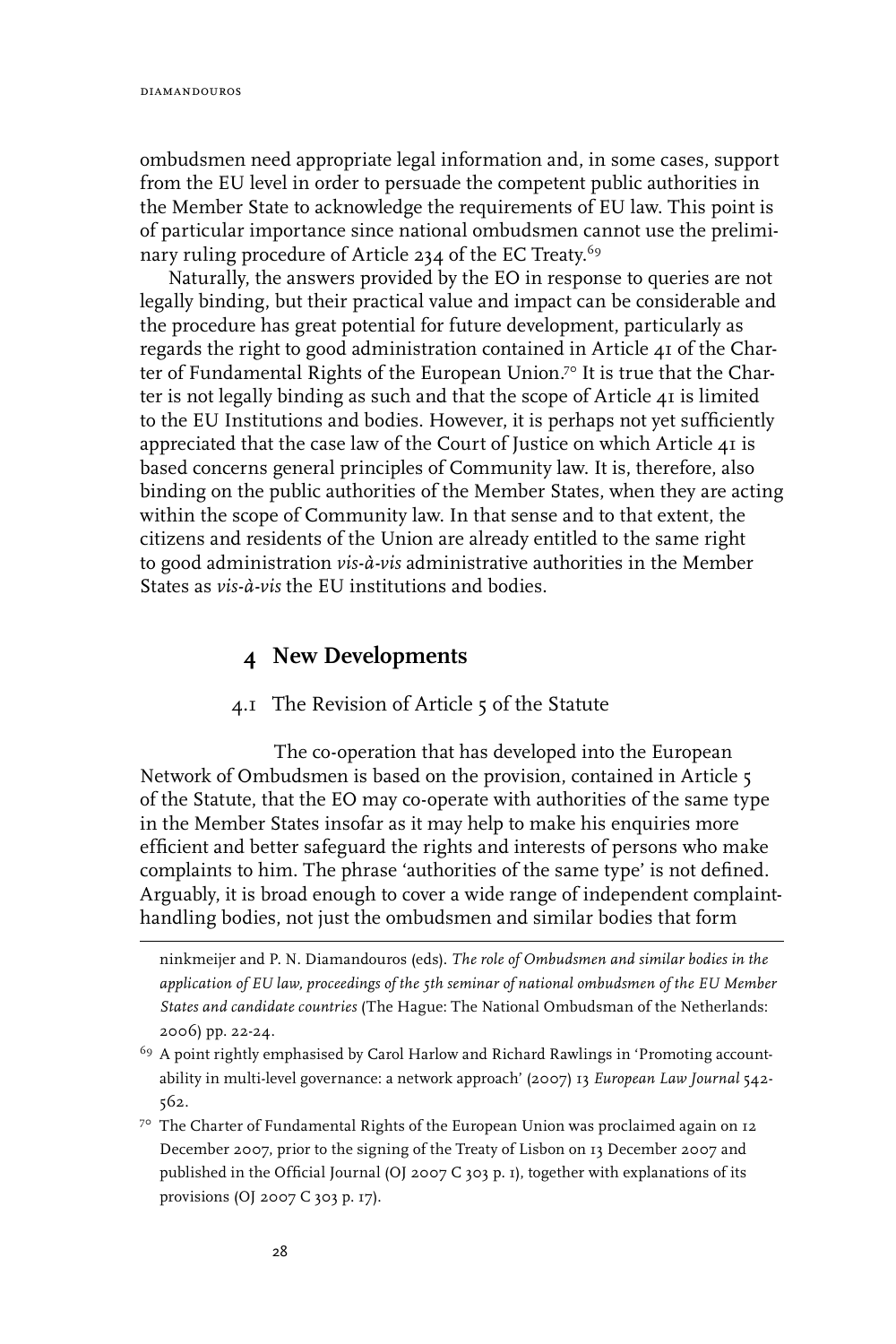the European Network of Ombudsmen. The Network does not, therefore, exhaust the possibilities for the EO to co-operate with other bodies in the Member States to safeguard the rights and interests of complainants.

Furthermore, the revision of the Statute that took place in 2008 added a second paragraph to Article 5, making explicit provision for the EO also to cooperate with institutions and bodies of Member States in charge of the promotion and protection of fundamental rights.<sup>71</sup> The new provision could encompass a wide range of institutions, including, for example, those that have a role in applying the EU's equality directives<sup>72</sup> and those dealing with data protection and access to information, as well as national human rights institutions more generally.

Many such bodies already participate in one or more European networks of various kinds, such the European Network of Equality Bodies ('Equinet'), the 'Article 29' data protection working party and the co-operation system being developed by the Commissioner for Human Rights of the Council of Europe with national human rights structures.73 Possible future initiatives based on the new provision will, therefore, need to be carefully planned so as to avoid duplication, although overlapping memberships are a normal feature of networks, particularly those involving institutions that have more than one task.74

The new Article 5 (2) is clearly intended as an encouragement to the EO to be even more active in the future in trying to ensure that complainants have access to fast and effective remedies at the Member State level in order to secure their rights, thereby also promoting the full and correct application of EU law by the Member States. The ready availability of such 'local' remedies reflects the principle of subsidiarity as set out in Article 1 of the Treaty on European Union that decisions in the Union are to be 'taken … as closely as possible to the citizen'.

### 4.2 Solving Problems at the Member State Level

The development of 'local' remedies can also help to avoid overloading the centralised enforcement mechanism of Article 226 of

<sup>&</sup>lt;sup>71</sup> Decision of the European Parliament 2008/587/EC, Euratom of 18 June 2008, OJ 2008 L 189 p. 25 amending Decision of the European Parliament 94/262/ECSC, EC, Euratom of 9 March 1994 on the regulations and general conditions governing the performance of the Ombudsman's duties, OJ 1994 L 113 p. 15.

 $72$  I.e., the Racial Equality Directive 2000/43/EC and the Employment Equality Directive 2000/78/EC.

<sup>73</sup> Equinet.: http://www.equineteurope.org/topics/2040.htmlArticle29 Working party: http:// ec.europa.eu/justice\_home/fsj/privacy/workinggroup/index\_en.htmCommissioner for Human Rights: http://www.coe.int/t/commissioner/activities/themes/nhrs\_en.asp.

<sup>74</sup> The Cypriot, Greek and Latvian Ombudsmen, for example, are the relevant national equality bodies and are members of Equinet as well as the European Network of Ombudsmen.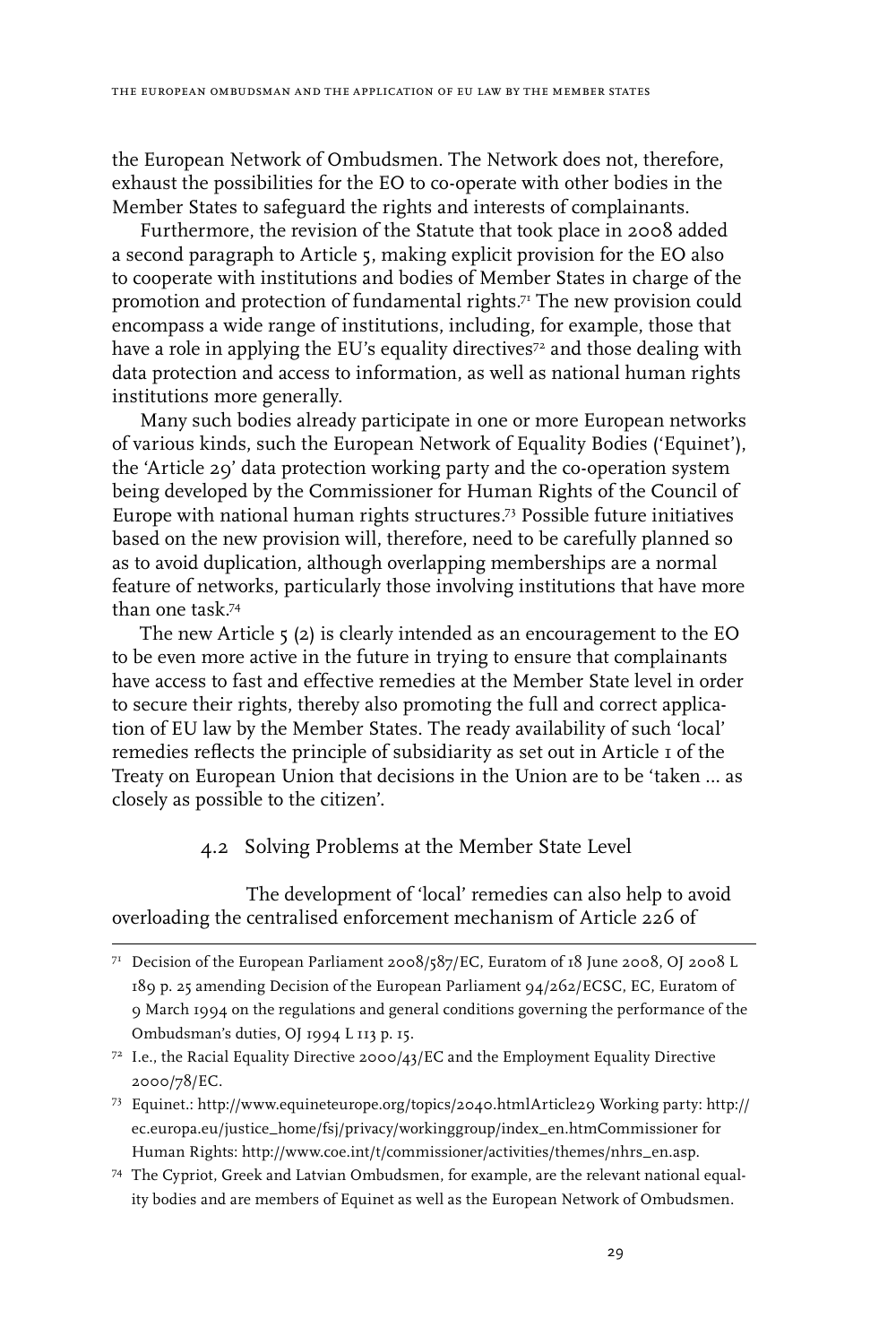the Treaty. The enlargement of the Union to 27 Member States automatically entailed a significant increase in the workload of the Commission as guardian of the Treaty. If and when the Treaty of Lisbon comes into force, a further increase can be expected, since the Charter of Fundamental Rights will acquire the same legal value as the Treaties. Furthermore, the scope of Article 226 will be extended to cover provisions on police cooperation and judicial cooperation in criminal matters.<sup>75</sup>

Moreover, complaints differ in the extent to which they can be handled efficiently and effectively through centralised enforcement. Complaints about transposition of directives into national law mostly raise legal issues that can be dealt with through a written procedure. However, complaints about the poor application of Community law, or of national law implementing Community law, often raise complex factual, scientific and economic issues, as well as requiring knowledge of the details of administrative and/or financial procedures in potentially disparate parts of the public sector in the Member State concerned. This tends to be the case, for example, for complaints relating to Community law on the environment or public procurement. When faced with similar potential problems of efficiency and effectiveness, the usual response of ombudsmen is structural and proactive: they try to ensure that the public authority responsible for the activity puts in place an effective internal or 'front-line' complaint-handling system of its own. Not only does this result in fewer complaints reaching the ombudsman, it should also provide a structured record that facilitates review if the complaint is escalated to the level of the ombudsman. (As has been explained in section 2.5 above, the Memorandum of Understanding between the EO and the EIB embodies this logic, among other things).

The public response of the Commission to problems of potential overload in the Article 226 procedure has, until comparatively recently, focused mainly on prioritisation. In 1997, the Commission published a list of priorities in its 14th annual report on the monitoring of Community law. In 2001, the Commission's White Paper on Governance again insisted on the need for priorities and, a year later, a comprehensive list was set out in its communication on better monitoring of the application of Community law.76 Most recently, the Commission repeated its commitment to prioritisation in its 2007 Communication *A Europe of Results – Applying Community Law.*77 The latter document explains that all complaints and infringements will be dealt with and that '[p]rioritisation means that some cases will be dealt with by the Commission more immediately and more intensively than others' (page 9).

<sup>75</sup> As regards provisions that have already been adopted, the infringement procedure would normally only become applicable after five years: see article 10 of title VII of Protocol 36 of the Lisbon Treaty.

<sup>76</sup> *European Governance, a White Paper* (COM(2001) 428 final) p. 26; *Commission Communication: better monitoring of the application of Community law,* COM(2002)725 final/4.

<sup>77</sup> COM(2007) 502, 5 September 2007.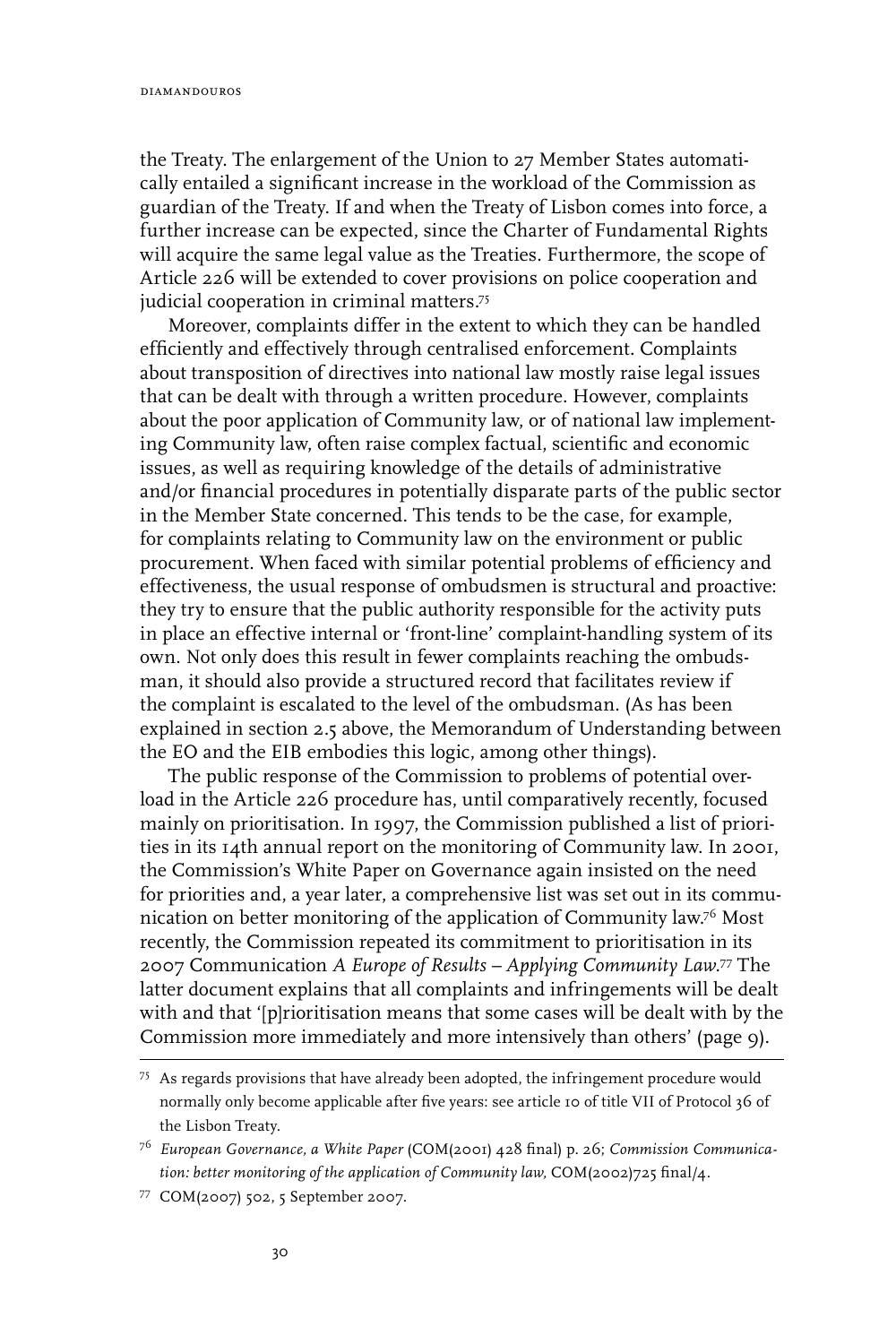Whilst no-one can sensibly argue against the need for a public authority to establish, monitor and review priorities for its work, it needs to be pointed out that prioritisation, as such, is not an adequate response to the difficulties of centralised enforcement identified above, because it does nothing to strengthen local (i.e. decentralised) enforcement.

As already mentioned, the Commission recognised the advantages of effective decentralised remedies in its response to the EO following a complaint concerning disposal of waste in a wetland in Ireland (see note 31 above).

#### *The SOLVIT network*

More generally, the Commission promotes and co-ordinates the SOLVIT network of centres in each Member State's national administration. SOLVIT tries to solve cross-border problems for citizens and businesses, in cases where there is a possible misapplication of EU law by a public authority in a Member State.<sup>78</sup> Its remit includes, for example, recognition of professional qualifications and diplomas, access to education, voting rights, social security, driving licences, motor vehicle registration, border controls, market access for products and services, public procurement and taxation. The assessment of whether a case is appropriate to be dealt with through SOLVIT is normally carried out by the user's 'home' SOLVIT centre. Attempts to reach solutions are primarily the result of bilateral contacts between the home centre and the centre in the State where the problem has arisen. Major advantages of the system for citizens and businesses are its speed of operation (the deadline for solving cases is ten weeks), the fact that the service is free and the ability to submit a problem in the user's own language. When SOLVIT began operation in July 2002, cases arrived at an annual rate of fewer than 150. By 2007, this had risen to over 800 per year, with reported a success rate of about 80%.79

It is clear that, from the very beginning, the Commission was aware of the potential for SOLVIT to act as a kind of filter for infringement proceedings: either the problem would be solved by correct implementation of Community law, or the nature of the problem and the obstacles to a solution would be clarified, thus enabling the Commission to decide whether the case falls within its priorities as an infringement.<sup>80</sup> Moreover, at some point

<sup>80</sup> See the Commission Recommendation of 7 December 2001 (note 75 above) point G. 1.

 $78$  See Communication from the Commission to the Council, the European Parliament, the Economic and Social Committee and the Committee of the Regions – Effective Problem Solving in the Internal Market ("SOLVIT") COM/2001/0702 final; Commission Recommendation of 7 December 2001 on principles for using "SOLVIT" – the Internal Market Problem Solving Network (Text with EEA relevance) (notified under document number C(2001) 3901), 2001 OJ L 331 p. 79. SOLVIT also includes Iceland, Norway and Lichtenstein as EEA States.

<sup>79</sup> See SOLVIT's Annual Report for 2007: http://ec.europa.eu/solvit/site/docs/solvit2007\_ report\_en.pdf.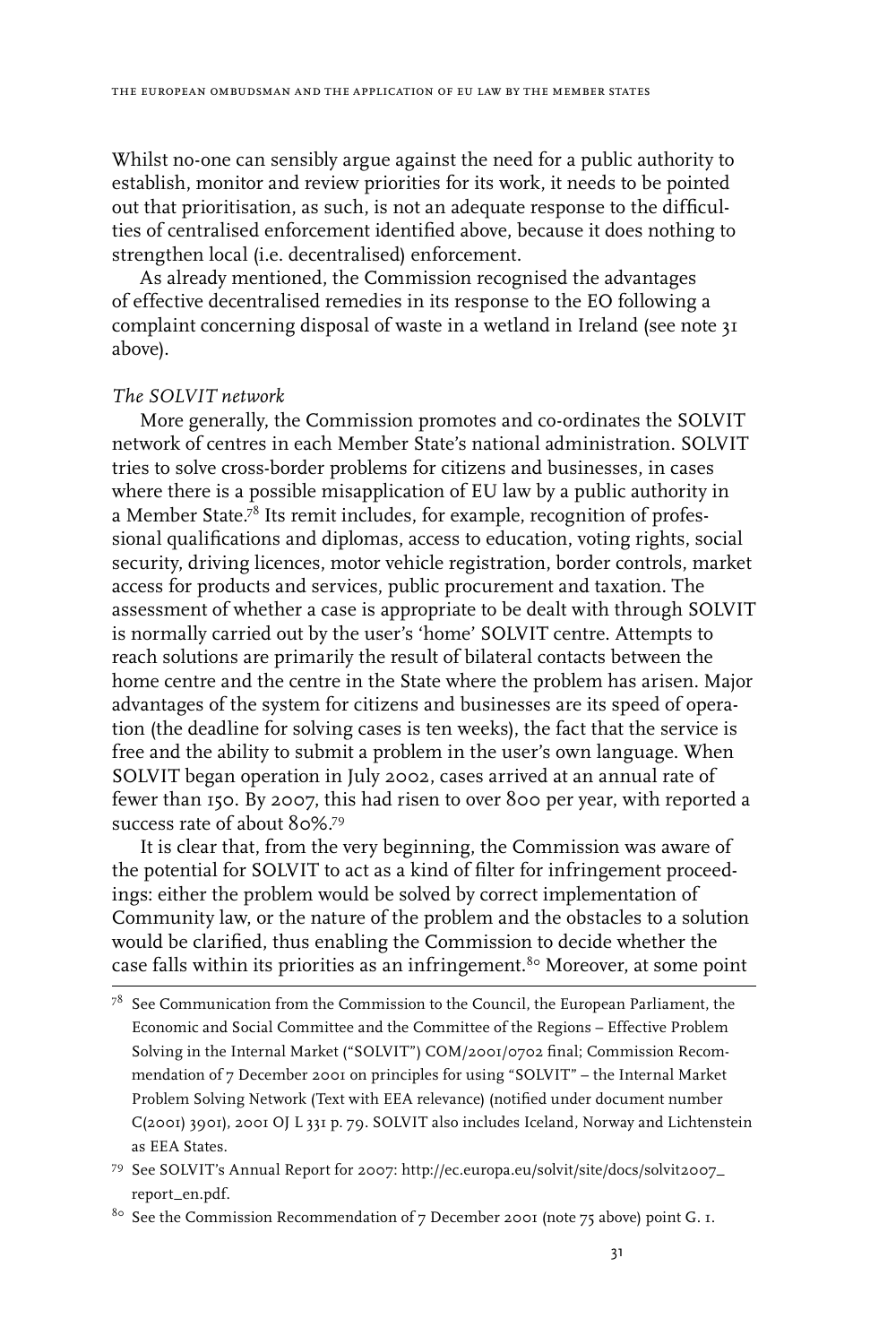in the second half of 2003 or the first half of 2004, the Commission services began to refer certain Article 226 complaints to SOLVIT.<sup>81</sup>

#### *The 'EU Pilot' project*

SOLVIT has also provided the inspiration for a more wide-ranging and ambitious attempt to solve problems quickly at the Member State level and thereby relieve the burden on the Commission as guardian of the Treaty. The 2007 Communication *A Europe of Results – Applying Community Law*<sup>82</sup> envisaged a pilot exercise involving some Member States in 2008 in which complaints to the Commission raising a question of the correct application of Community law would be transmitted to the Member State concerned. The Member State would be given a short deadline to provide the necessary clarifications, information and solutions directly to the citizens or business concerned and inform the Commission. In case of a breach of Community law, Member State would be expected to remedy, or offer a remedy, within set deadlines. If no solution were proposed, the Commission would follow up the matter, taking any further action, including through infringement proceedings, in accordance with existing practice. $8<sup>3</sup>$ 

In practice, the 'EU Pilot', as it is currently called within the Commission, involves 15 of the 27 Member States.<sup>84</sup> Its operation resembles SOLVIT, in that it depends on contact points in the administration of each Member State. The responsible Commission service registers each complaint by creating a file in the EU Pilot IT application. The file includes a copy of the incoming letter and the initial reply from the Commission to the correspondent. The relevant Member State contact point is automatically alerted by e-mail that a new file has been created. The Member State should acknowledge receipt, investigate, and seek to resolve the issue within a ten week deadline, sending its answer directly to the correspondent. The relevant Commission service examines the answer of the Member State and assesses whether it solves the issue and is in conformity with Community law. The Commission then replies to the complainant indicating either that it is closing the file, or asking for additional information, or providing indications of intended further action. The correspondent has four weeks to provide new elements, after which the Commission services decide whether to close the file, resubmit it to the Member State, or prepare any other appro-

- 82 COM(2007) 502, 5 September 2007.
- 83 *Ibid*., point III 2.2.

<sup>81</sup> This emerges from a comparison of the wording of the *Commission Communication: better monitoring of the application of Community law,* COM(2002)725 final/4, Point 3 (4) (a) (2) and the Commission staff working document setting out the approach for assessing the conformity of solutions proposed by the SOLVIT network with Community law, SEC(2004)1159, 17 September 2004, point 6 (b).

<sup>84</sup> Austria, Czech Republic, Denmark, Germany, Finland, Hungary, Ireland, Italy, Lithuania, The Netherlands, Portugal, Slovenia, Sweden, Spain and the United Kingdom.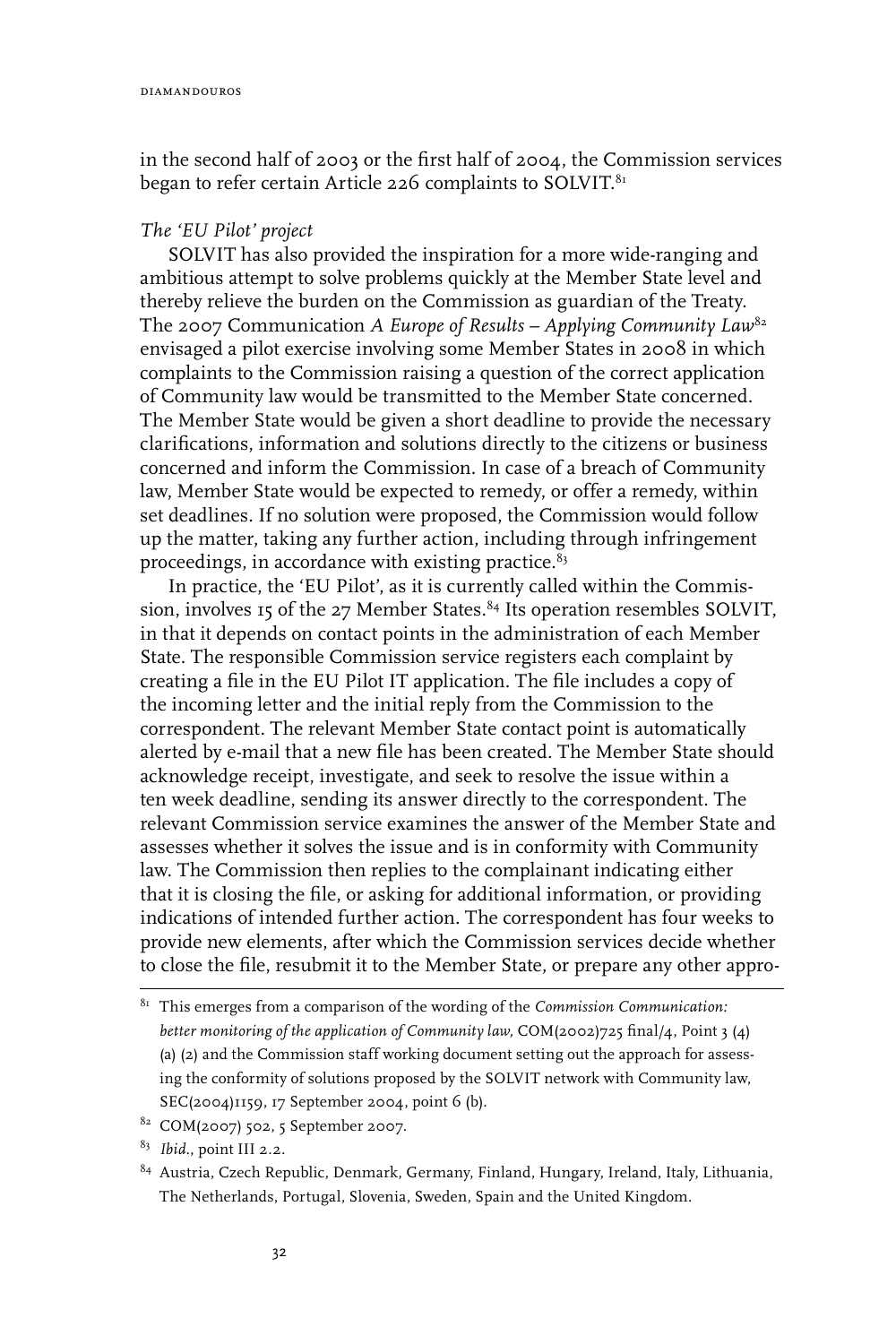priate further action, including the possibility of launching an infringement procedure.<sup>85</sup>

> 4.3 The Role of the EO and the European Network of Ombudsmen

# *The EO and the EU Pilot*

The proposals contained in *A Europe of Results* for changing the administrative stage of the Article 226 procedure immediately aroused the interest of the EO, who identified their potential to empower citizens and businesses *vis-à-vis* the relevant Member State authorities and thus promote accountability at the right level. The Commission was invited to present its plans in more detail at the Sixth Seminar of National Ombudsman in October 2007 and the EO subsequently wrote to the Commission broadly welcoming the proposals. At the same time, two concerns about the EU Pilot were identified.86

First, some complainants may be confused if the Commission appears to refer the complainant back to the very authority against which he or she is complaining, rather than itself investigating the complaint. The EO therefore encouraged the Commission to include on its infringement website $87$ information about the objectives and methods of the EU pilot, as well as identifying the 15 Member States to which it applies.

Second, complainants should be re-assured that they will continue to enjoy all the procedural guarantees contained in the Commission's 2002 *Communication to the European Parliament and the European Ombudsman on relations with the complainant in respect of infringements of Community law.*<sup>88</sup> In particular, it should be made clear that complaints will continue to be registered when they are received by the Commission, unless one or more of the six exceptions set out in point 3 of the 2002 Communication applies, and that the Commission will continue to decide either to issue a letter of formal notice, or to close the case, within not more than one year from the date of registration of the complaint.

The response from the Commission was largely reassuring and promised a full report and evaluation at the end of 2008. The EO remains watchful, however, to ensure that the undertakings in the 2002 Communication continue to be respected.

 $85$  The information in this paragraph was kindly provided by the Secretariat-General of the Commission.

<sup>86</sup> The EO's letter to the Commission dated 6 February 2008 and the reply of 10 April 2008 are both available at http://www.ombudsman.europa.eu/letters/en/default.htm.

 $87$  http://ec.europa.eu/community\_law/your\_rights/your\_rights\_en.htm.

<sup>88</sup> Communication to the European Parliament and the European Ombudsman on relations with the complainant in respect of infringements of Community law, OJ 2002 C 244, p. 5.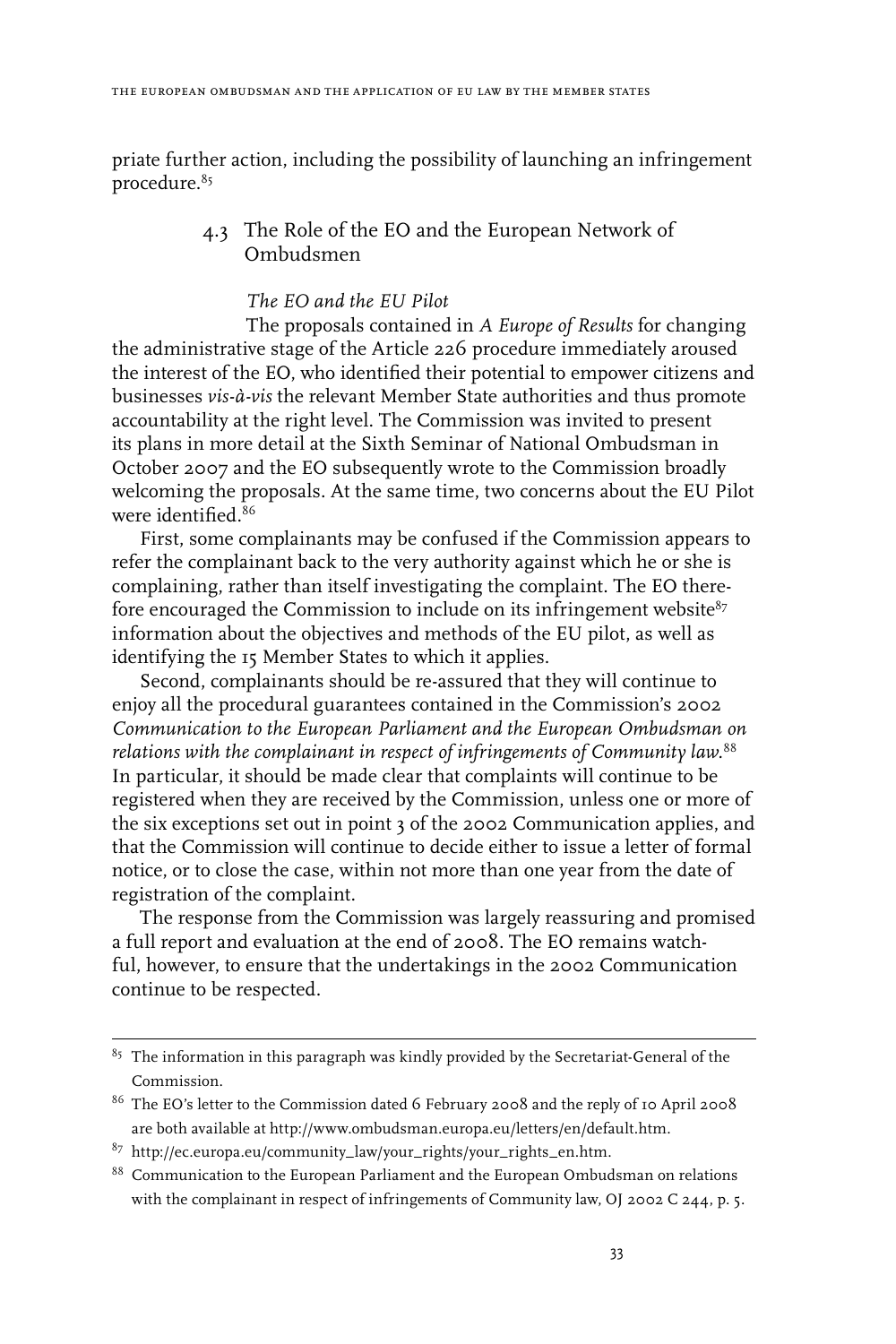#### *The involvement of the European Network of Ombudsmen*

The EO has tried to promote good communication between national ombudsmen and the SOLVIT centres and EU Pilot contact points, with a view to a mutually advantageous exchange of information and possible future co-operation. Such communication could be useful for two main reasons.

First, as mentioned above, many ombudsmen seek, for reasons of efficiency and effectiveness, to promote a situation in which public authorities have effective internal or front-line complaint-handling systems. The advantages are that fewer cases need to be escalated to the level of the ombudsman and that, where escalation occurs, the record of the internal complaint procedure facilitates the ombudsman's review. From the point of view of national ombudsmen, the SOLVIT centres could be seen as an internal complaints procedure of a special kind: internal because the centres are not independent supervisory bodies like ombudsmen, but part of the national administrations; special because of their links to the European Commission and because their role is horizontal, rather than being limited to a specific ministry or public agency. If SOLVIT is analysed in this way, complainants could be required, in appropriate cases, to use it before addressing the ombudsman.

Alternatively, national ombudsmen could regard SOLVIT as a handy first point of contact with the administration in their own handling of certain complaints. If the matter were resolved within the ten week deadline the case could be closed. If not, the ombudsman could decide whether to take further steps, taking into account, among other things, the possible role of the Commission in the case.

At present, only the Commission can activate the EU Pilot contact points, but the system could develop in ways that would also offer both the above possibilities as regards the handling of individual complaints.

The second reason it could be useful for national ombudsmen to have good communication with both SOLVIT centres and EU Pilot contact points also flows from the fact that the latter are part of the national administrations. On the basis of the available information, it appears that neither the SOLVIT centres nor the EU Pilot contact points have any formal powers, or even a formally defined role, within national administrative systems. Furthermore, their role is focused on individual cases rather than on systemic issues, such as administrative practices that wrongly apply, or fail to take adequate account of, Community law. In contrast, ombudsmen do have formal powers of investigation and competence to tackle systemic issues. Exchange of information and co-operation between SOLVIT and national ombudsmen could, therefore, lead to useful synergies.

Furthermore, since they are part of the national administrations, SOLVIT centres and EU Pilot contact points are likely themselves to fall within the competence of the relevant national ombudsman as possible objects of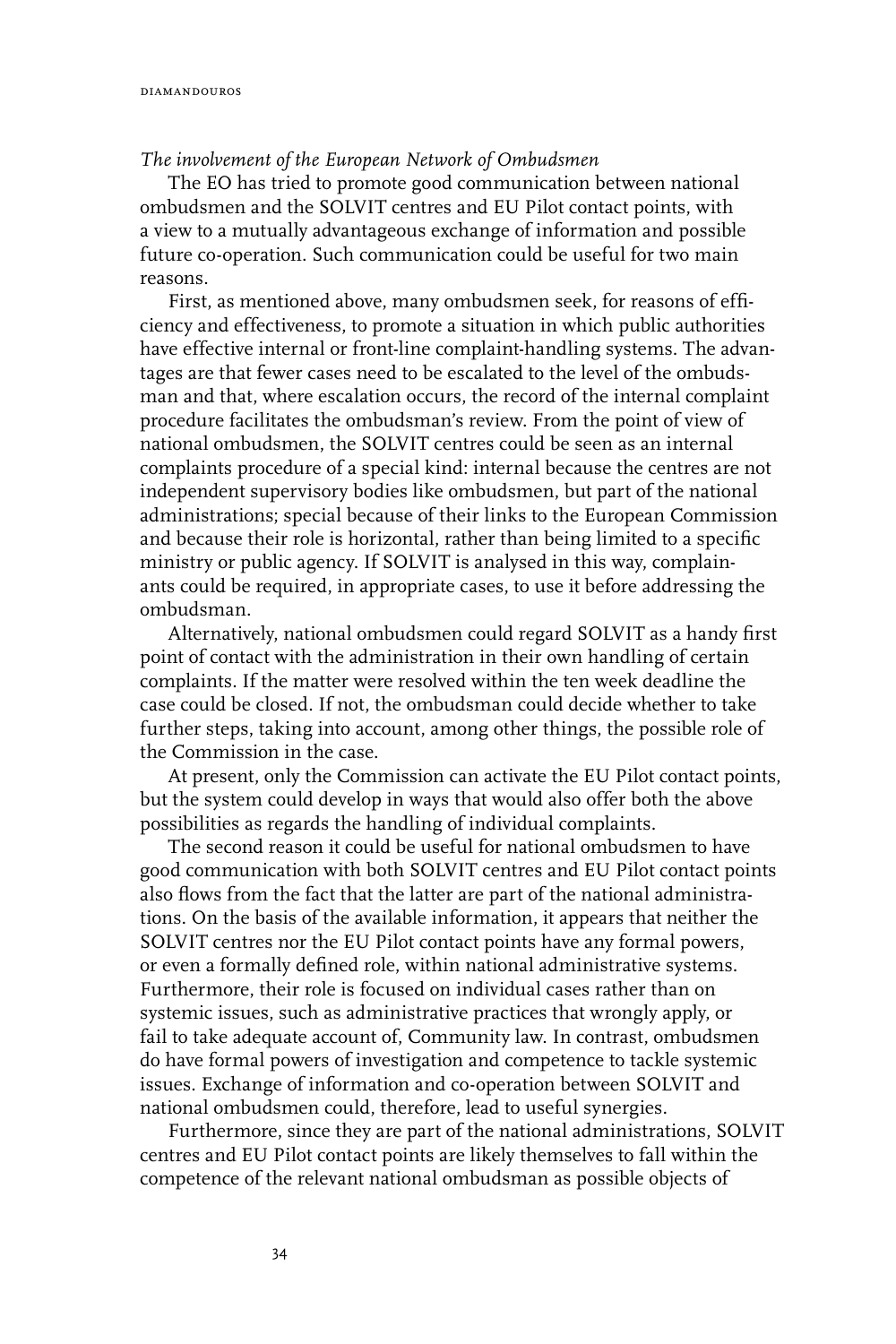inquiry or inspection. Good communication with the national ombudsman in each Member State could, therefore, also help to ensure that flows of information are sufficient to facilitate the ombudsman's supervisory role and to enable each centre and contact point to know what the ombudsman expects by way of good administrative behaviour in the context of its specific functions.

# 5 Conclusion

The preceding analysis shows that citizens' complaints have led the EO to become involved in seeking both to improve the centralised procedure for enforcement of Community law by the Commission and to promote 'local' ombudsman remedies in the Member States, thereby also strengthening decentralised enforcement.

As regards the improvement of centralised enforcement, there is nothing in the Treaties or in Community legislation that obliges the Commission to provide a general complaints mechanism against infringements by Member States. There was and is, however, a good reason for the Commission to establish and maintain such a mechanism. As with petitions to the European Parliament, the impetus for the Commission to receive and handle complaints came from citizens who were seeking to ensure that Member States comply with Community law, to protect both their individual rights and the public interest, especially as regards the environment. It would surely have been a major strategic error for the Commission to have missed the opportunity to engage with citizens who want to be involved actively in making European law work as it should.

In the absence of legislation governing complaints, the Community Courts have refused to allow complainants to invoke judicial remedies against the Commission as regards the Article 226 procedure. That does not imply that the Commission's undoubted discretion is absolute. Limits on its discretion are established by the Court's case law, arising from issues raised by Member States in defending themselves before the Court. The EO's case law is different and complementary, based on the principle that, if the Commission holds itself out as ready to deal with complaints, then it must treat complainants properly, in accordance with administrative arrangements which it has itself established for that purpose.

The main achievement of the EO's work in this field to date has been to persuade the Commission to commit itself to the procedural guarantees in its 2002 Communication on relations with the complainant<sup>89</sup> and to respect those guarantees in practice. Three aspects of the Communication are of particular importance for the transparency and openness of the process:

<sup>89</sup> *Communication to the European Parliament and the European Ombudsman on relations with the complainant in respect of infringements of Community law* OJ 2002 C 244, p. 5.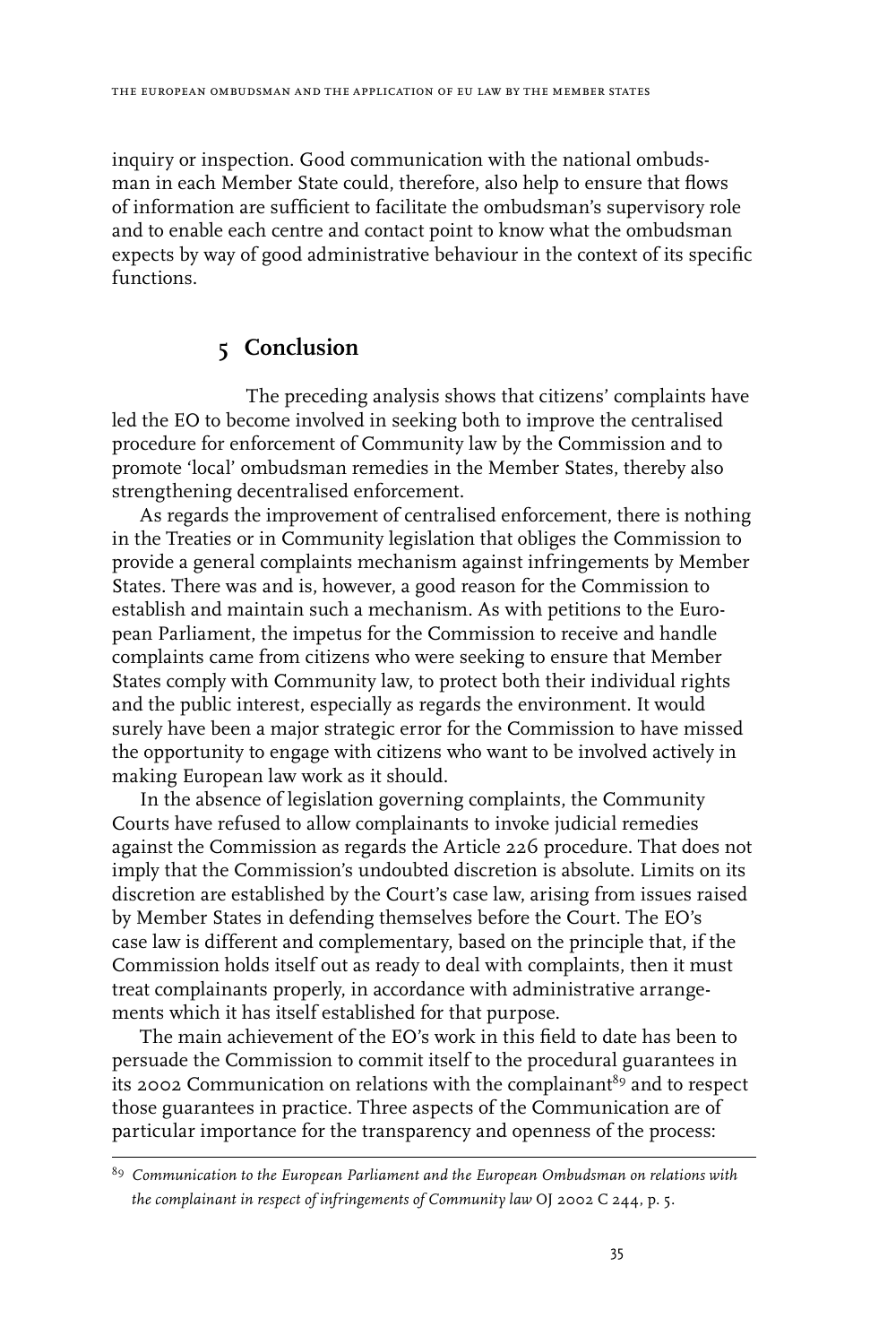- i) all complaints must be registered as such, unless one or more of six grounds for non-registration applies, in which case the complainant will be informed of the ground(s);
- ii) if the Commission intends to close a case it will inform the complainant of the reasons and then listen to what the complainant has to say in response to those reasons before making a final decision;
- iii) if the Commission takes longer than one year to decide whether or not to send a letter of formal notice to the Member State, it will explain the reason for the delay to the complainant.

These commitments do not narrow the Commission's discretion, but they do make a significant contribution to ensuring that the Commission is accountable for how it chooses to exercise that discretion.

As regards ombudsman remedies in the Member States and the strengthening of decentralised enforcement, the EO continues to invest significant resources in the European Network of Ombudsmen, in order to help national ombudsmen fulfil their responsibilities under Community law as effectively as possible and to promote the highest possible standard of service to citizens in the handling of complaints about matters within the scope of EU law.

The Commission is also seeking to encourage the development of remedies at national level through the SOLVIT network and, more recently, the EU Pilot project for handling infringement complaints submitted to the Commission. It is important to emphasise that the efforts of the EO and of the Commission in this regard are complementary, because the status and functions of national ombudsmen are quite different from those of the SOLVIT centres and EU Pilot contact points. The former are independent and impartial persons, established by constitution or law, who deal with complaints against public authorities. The latter are integral parts of the very administrations that the national ombudsmen supervise. The national ombudsmen could thus regard the centres and contact points either as internal complaints mechanisms, or as potential first points of contact in handling complaints.

From a theoretical standpoint, there is a certain degree of overlap between the roles of the Commission and of the national ombudsmen. Both are potential 'escalated complaints mechanisms' in cases where the national administration (which includes the SOLVIT centres and EU Pilot contact points) is unable to solve a problem satisfactorily by ensuring that EU law is fully and correctly implemented. This does not mean that there is any competition between them, still less any conflict. In practice, their roles are complementary, as are those of the Commission and national courts. Courts, however, operate through procedures that are necessarily quite rigid, because they are legally defined. Ombudsmen can be less formal and more flexible, as can the Commission in the preliminary stages of dealing with an